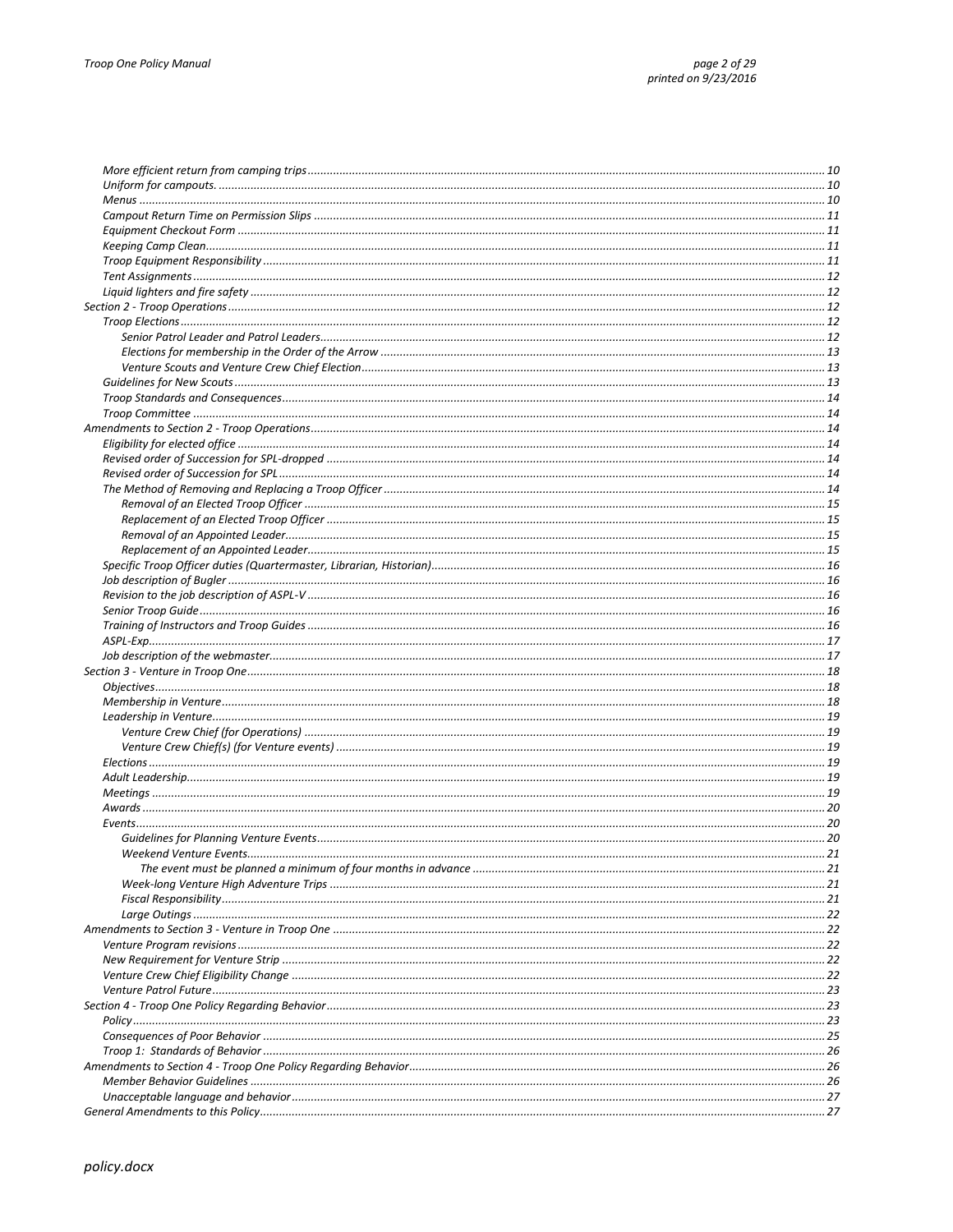# <span id="page-2-0"></span>**Troop Policy – Preamble<sup>1</sup>**

*This troop policy is a result of the years of experience of scouts and scouters of Troop One and in all cases is passed or ratified by the patrol leaders' council. The policy making and setting arm of the troop is the current Patrol Leaders Council at the time of the proposed legislation and the passage of it and the revision, acceptance or deletion of item in subsequent years is done by the PLC current at that time. This is to take nothing away from the PLC as the day-to-day authority of the troop in concert with the currently elected or acting SPL.*

*The Troop Policy manual was originally written as a single document and has been continuously updated by means of Strategic Directions in legislative sessions held twice a year.*

*Strategic Directions is a term we in Troop One use for the process and the results of a discussion among the boy leaders of the troop at two dates in the year. Those dates occur during the Junior Leader Training weekend held in March and September. These statements below recognize problems or concerns with the running of our troop. Solutions are presented that represent the will of the boy leadership as to how the troop operations will be conducted. Sometimes, Strategic Directions, after being tried in daily operation are voted on by the PLC and given the force of Troop Policy. Our troop policy is available on the web a[t TroopOneAkron.org.](http://trooponeakron.org/) Every Leader coming to Troop Junior Leader training gets a notebook with the policy printed out.<sup>2</sup>*

*The Troop also has a Financial Policy that covers the financial operation of the troop, such as dues collection, campout refunds, scout accounts, and the inactive roster. It was developed with input from all areas of the Troop and is revised on an "as-needed basis." It is maintained by the Troop Treasurer and is approved by the Troop Committee. While some financial items are covered in this policy manual and a concerted attempt is made to keep this manual in sync with the Troop Financial Policy, the Troop Financial Policy will be the final authority on financial matters of the troop.<sup>3</sup>*

# <span id="page-2-1"></span>**Section 1 - Camping Policy**

*<sup>1</sup> This section is not ratified by the PLC and was added by the Scoutmaster on 4/21/2006 as part of the revision of this manual.*

*<sup>2</sup> This paragraph has appeared on the front of the Strategic Direction and Patrols brochure handed out at each Court of Honor immediately following the Troop Elections in March and September.*

*<sup>3</sup> This paragraph is supplied to call attention to the Troop Financial Policy maintained by the Troop Committee.*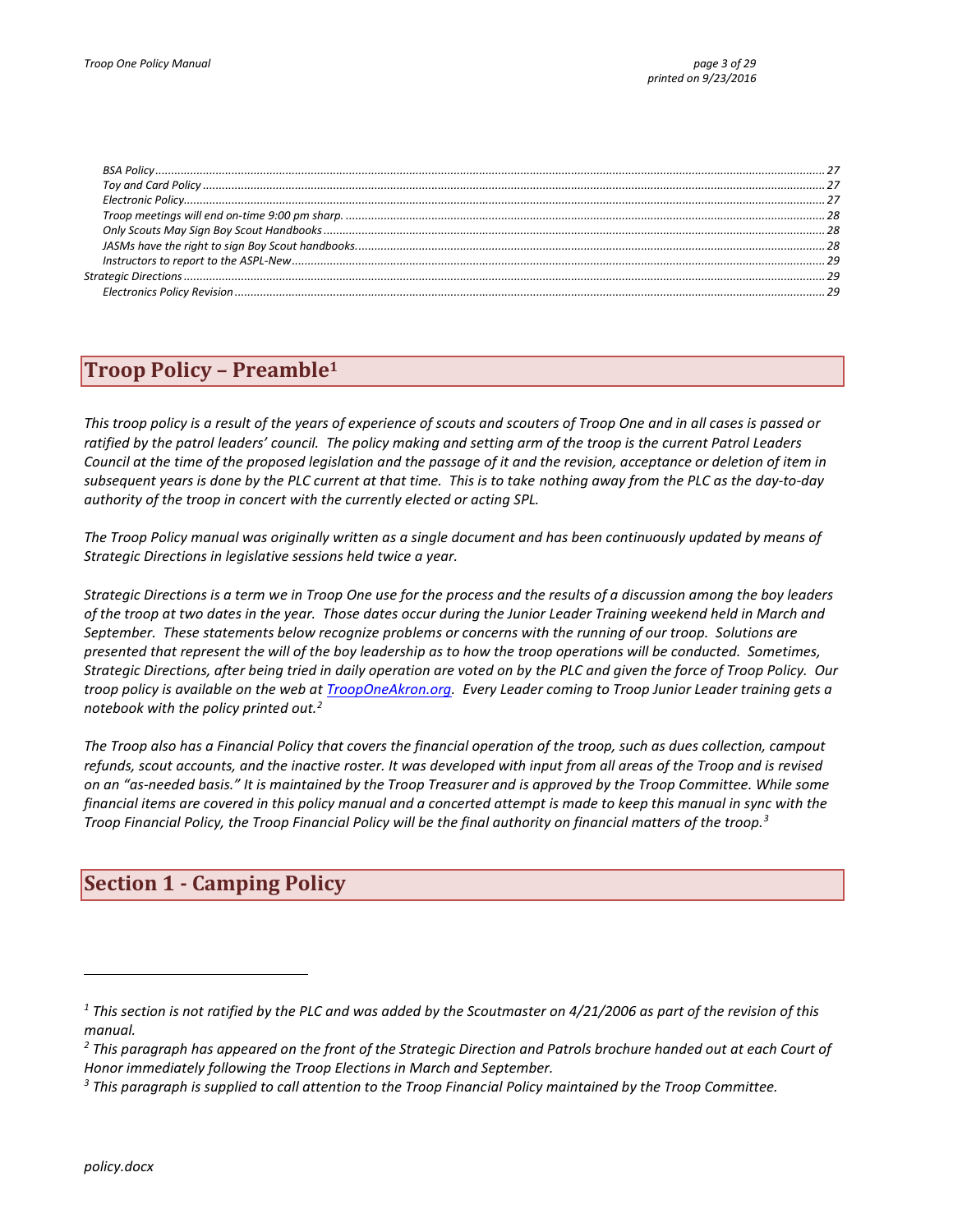*Troop One is committed to attend a campout every month including one full week of Summer Camp, one week of High Adventure (optional), one or two weekend trips out of State, and the balance at a variety of camps in the State of Ohio. At least one weekend trip is a major event such as Niagara Falls, Henry Ford and Greenfield Village or Wright Patterson Air Force Base.*

*A camping schedule for the troop is set in September of each year during the annual planning conference with input from scouts, the PLC and the committee.*

*It is a goal to never change camping dates, but to change camping locations only with fair warning to all scouts and parents.*

*Patrols and venture crews may camp or schedule activities without the entire troop and without being part of the published schedule and must provide their own financial accounting and two deep adult leadership and may only go overnight with the permission of the Scoutmaster and by informing the Committee Chairman. Patrols and venture crews must not compete with the troop schedule.*

### <span id="page-3-0"></span>*Payment and Sign-up Policy for Weekend Camping*

*It takes a lot of planning to have a successful outing. We need to make reservations, pay advance fees for cabins and camp sites, buy propane and other supplies and buy food, all before we actually go camping. What you can do to help is to keep an eye on your calendar and note the following schedule:*

- *Three Tuesdays before the campout we will pass out permission forms for the next campout and ask the boys to sign-up for the campout. Boys should come to the meeting that evening knowing about the campout and knowing if they have any events that prevent their attendance.*
- *Two Tuesdays before the campout the permission forms are due back to the Scoutmaster with payment in the form of cash or check or scout account withdrawal. This gives us plenty of time to meet with the treasurer to convert the checks and make scout account withdrawals and to arrange drivers. This night is the last to request financial aid for a weekend trip.*
- *One Tuesday before the campout all payments and permission forms should have already been given the week before. If you do pay this evening it must be in cash since there is very little time to convert checks. You may not make a withdrawal from a scout account or request financial aid this evening. On this evening, the patrol grubmaster will be given an amount of money in cash to buy the patrol's food.*

# <span id="page-3-1"></span>*Camping Refunds*

*Camping Refunds will be made as a matter of policy for boys who cannot make it to a campout with the following restrictions:*

- *Refunds are requested by the parents in writing to the troop treasurer who will consult with the Scoutmaster and Committee Chairman before issuing the refund. Refunds will normally be deposited into the Scouts' account unless otherwise requested.*
- *If the scout simply decides not to go - no refund. This will be a judgment call by the parents.*
- *If funds have been expended on behalf of the Scout, then only that part of his payment as determined by the Scoutmaster of Camping coordinator which has not been expended will be eligible to be refunded. Normally, this means that after the Tuesday immediately preceding the campout, little or no refunds will be possible.*
- *If the Scout has not paid, but has said he plans to attend and funds are actually expended on his behalf, then the scout will have that amount deducted from his Scout Account or from any adult family member's account if*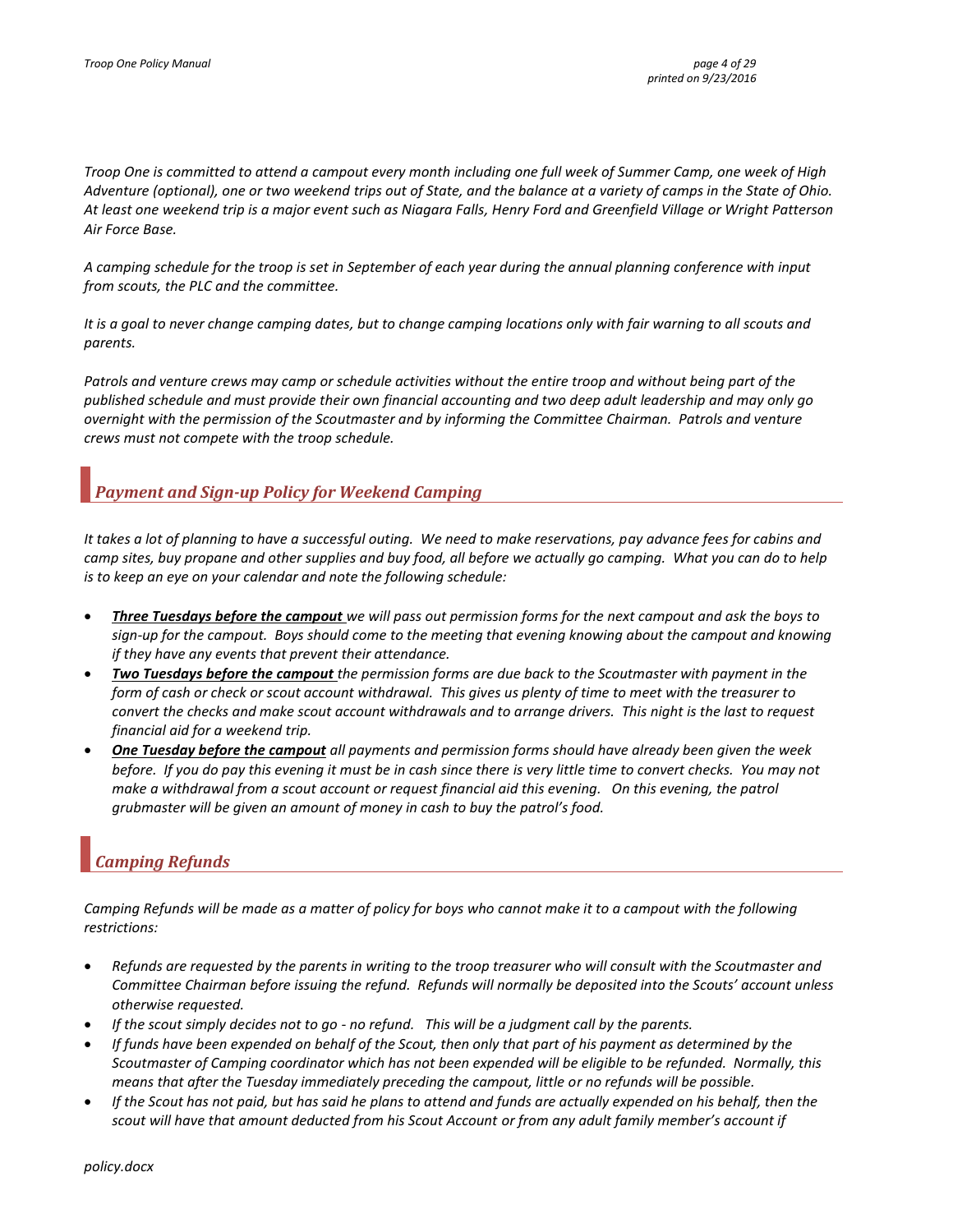*insufficient funds are available. If no accounts exist, then the Troop Treasurer will bill the Scout. If billed, it will be handled in accordance with the Troop Financial Policy. Amounts not paid by the due date, will result in the Scout being placed on the inactive roster and will not be permitted to participate in activities or campouts until the amount is paid. For example, a Scout says he will attend, does not pay, but \$7.00 cash is given on his behalf to his patrol grubmaster for food and \$2.00 has been given to the camp to secure him a spot, then this scout would have his Scout Account reduced by \$9.00 or be given a bill for the amount if no Scout Account funds are present in his name. If a Scout Account exists for any parent or other member of the immediate family, the funds will be withdrawn from there if needed.*

- *If for some reason the entire trip is canceled or called off, refunds of unexpended funds will be given after the matter is reviewed by the Troop Committee which may elect to keep the funds to fund the next campout in part or in full. Since 1992, Troop One has never cancelled a trip, but has changed location at the last minute and has called two trips off prematurely due to wind damage. Thus refunds of a canceled trip have never come up. The Troop Committee will decide these events on a case-by-case basis.*
- *In the event of a positive balance at the end of a camping trip the Committee on advice of the Treasurer (with input from the Scoutmaster) may distribute the balance to those attending scout accounts.*

### <span id="page-4-0"></span>*Use of Scout Accounts:*

- *The primary purpose of the individual Scout Accounts is to allow the scout to build up enough money to pay for Summer Camp when due in April or May. Also, the troop regularly runs "expensive" outings such as our high adventure program or trips to Niagara Falls where ticket prices drive up the cost of attendance. The Scout account is to help with these expenses. While you may use the accounts to fund weekend camping or to buy scout equipment, the primary goal in the troop is that all scouts attend Summer Camp. For this reason the routine use of Scout Accounts for weekend camping, while allowed, is highly discouraged.*
- *Scout accounts may be used for camping related expenditures. The Scout must first discuss it with the Scoutmaster. After approval by the Scoutmaster is received, the expenditure may be purchased. A scout may be reimbursed for expenditures made on camping or scouting equipment by presenting a request in writing along with receipts to the Committee Chairman.*
- *Scout accounts are not to be used for dues payments. Dues are the responsibility of the Scout and must be kept up to date. They are billed annually by the Treasurer before the start of our program year on September 1st . Remember that the dues program has two purposes: (1) to teach responsibility, and (2) to provide enough funds over the course of a year to pay all fees relating to national registration, Boys Life subscription, and badges earned.*
- *It is a matter of policy that every family will have at least one Boys Life subscription. Any family may request the Committee Chairman that all Scouts in the family receive their own copy.*
- *If a scout leaves the troop, his scout account is frozen for one year from the date of his last recorded attendance. If by the end of the year the scout has not returned and remains unregistered, all of the scout account will revert to the general fund.<sup>4</sup>*

# <span id="page-4-1"></span>*Expected Costs of a Year of Camping*

*These are estimates of the Troop One charges for a years worth of camping and are not to be construed for any purpose other than giving Scouts and their parents an opportunity to plan effectively.*

*<sup>4</sup> This bullet is the subject of a March 2007 Strategic Direction.*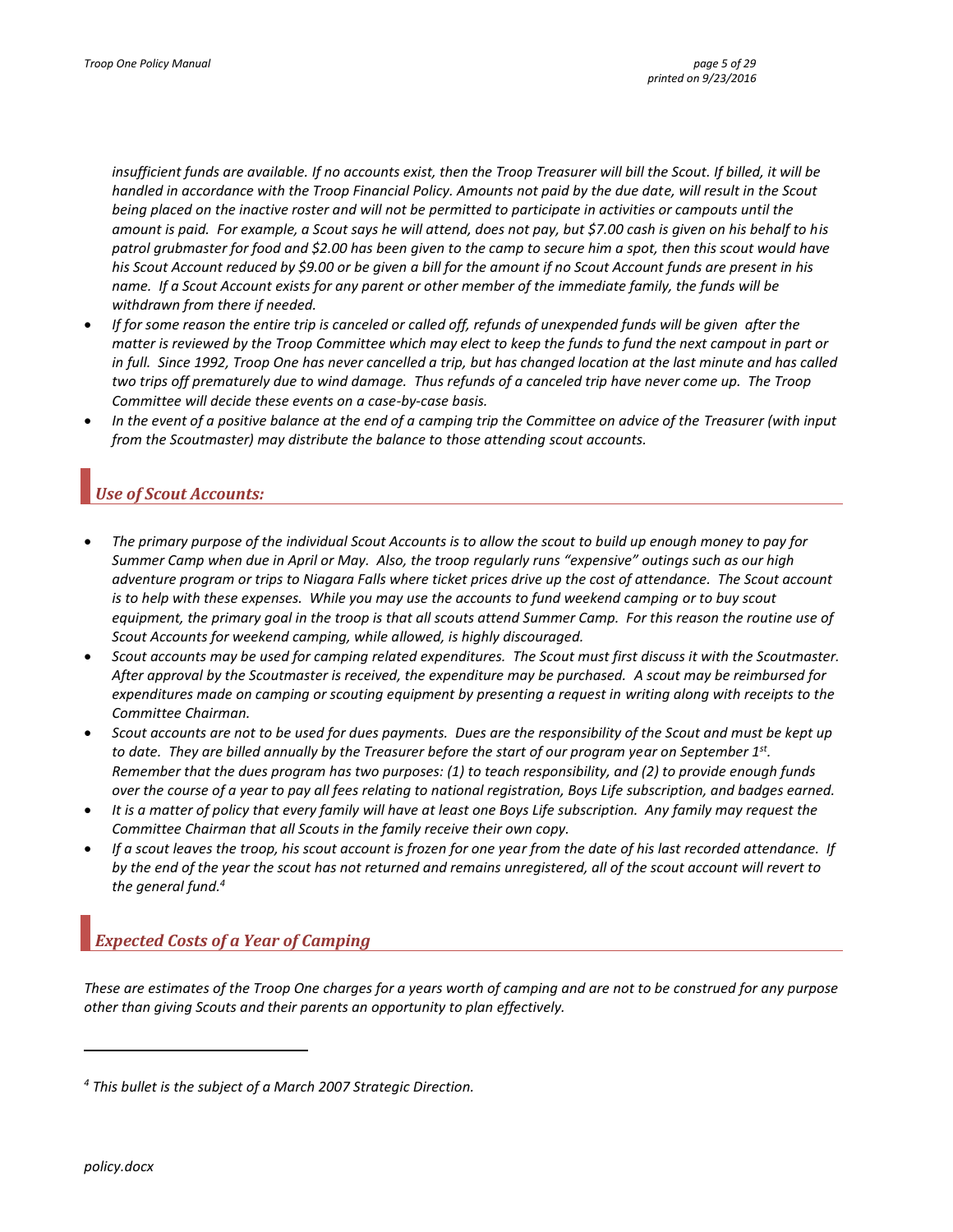*\$240: One Summer Camp week \$250-\$500 One high adventure trip (more depending on location) \$50-\$75 For one weekend trip for our April Super Trip, e.g., Niagara Falls (\$50.00), Wright Patterson AFB (\$40) \$30 Two Camporee Weekends (October and January) \$15 to \$35 Each weekend campout TOTAL estimates: \$420-\$520 plus the always optional high adventure. <sup>5</sup>*

*Of these amounts, over half is for food. Our normal campout returns \$7.00 directly to the Scout's patrol and the extra dollars goes to pay for the camp site, propane charges and to offset some of the costs on the adults who assist in camping.* 

*It is a policy of Troop One to pay for the food and camping charges for the adults attending when ever practical. This does not apply to the High Adventure Trip or to events where admission or registration prices are charged. Adults helping at summer camp owe only for the cost of meals and in the past Troop One has picked up those charges and will continue to do so as long as the troop treasury remains healthy.*

*For trips of over a few hours away from Akron, gas reimbursement to drivers is generally made and constitutes an additional amount or charge within the Scouts' camping fee.*

### <span id="page-5-0"></span>*Financial Aid*

*Financial assistance (dues, monthly camping, summer camp, etc.) is available from the Troop by making a request to the Scoutmaster. For example, if you become aware that a scout wants to go on a campout, but might not be able to go due financial reasons, encourage them to speak to the Scoutmaster.*

# <span id="page-5-1"></span>*Leadership at Camp*

*It is National Policy that at least two adult (over 18) leaders are always at camp. We have always adhered to this policy, and normally have three or more adults present. For a large group, four adults is a good idea.*

*The undisputed leader in Camp is the Senior Patrol Leader (under 18) who works with his Patrol Leaders to run the program and food at camp. If the duly elected SPL or PLs. are not at camp, their Assistants will assume command of the troop or patrol. If neither PL nor APL is present, the patrol will decide before leaving First Baptist who will act as PL for the weekend just as if he were the duly elected PL. In the case that neither SPL nor ASPL attend a camp, the acting SPL will be an older scout who is attending with consultation with the duly elected SPL (when possible) and the Scoutmaster.* 

*The normal troop leadership succession order will be SPL, ASPL, ASPL-V, Quartermaster, Scribe, and Troop Guide. Exceptions to the order of succession may be made by the Scoutmaster with consultation with the older scouts. If more than one Scout is represented within a succeeding position, e.g., two Troop Guides, the Scout with the highest rank will take precedence. If the ranks are the same, the one received first will be determined as senior. (policy amended March 2006)*

*<sup>5</sup> These costs are not part of the policy per se and may change without a vote of the PLC. They are for information only and not meant to be reflective of the actual costs that anyone will incur.*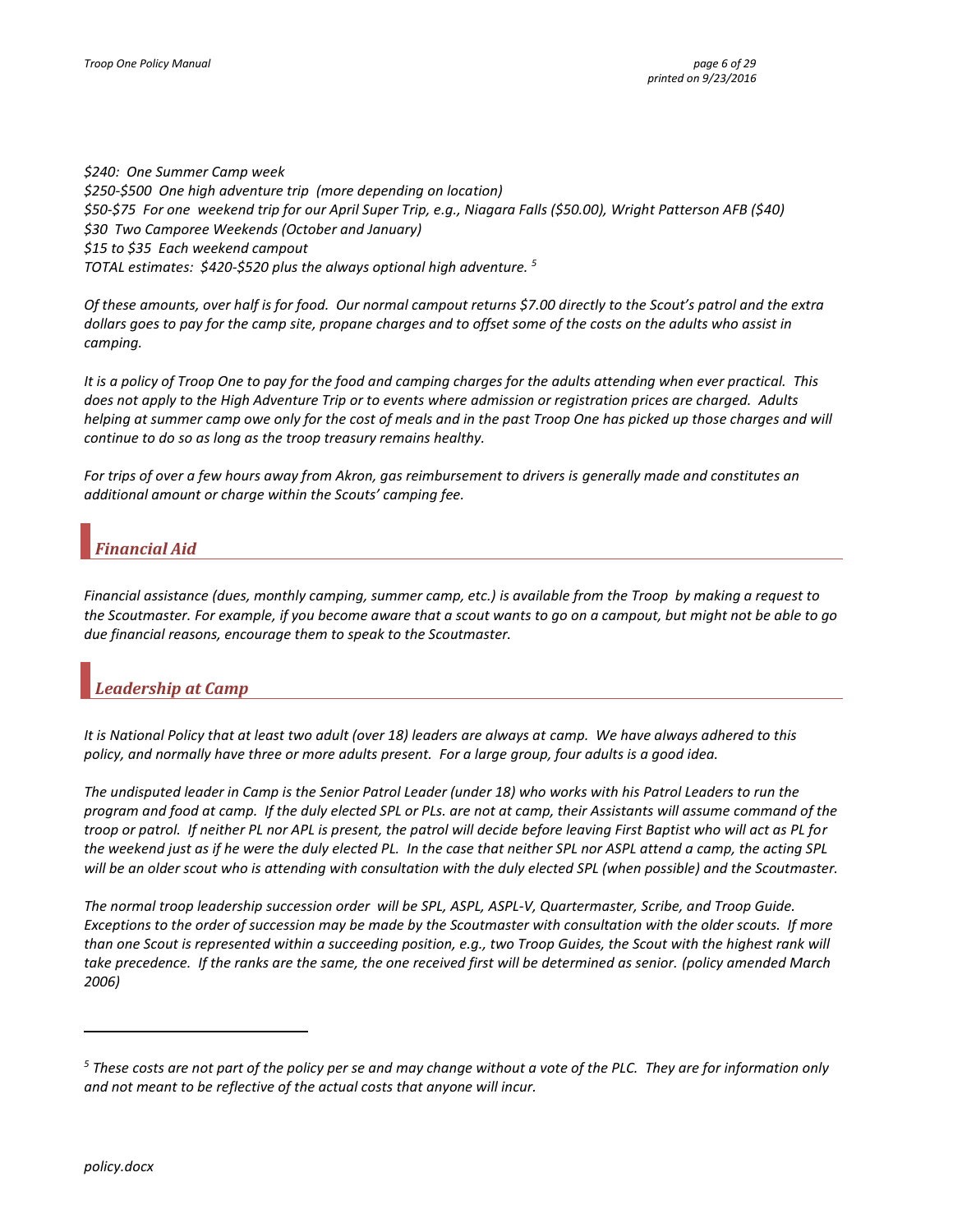### <span id="page-6-0"></span>*Camping Dates*

*All camping dates for a year (actually September to December, 16 months) are published in a troop calendar in September of each year. The troop makes these calendars available to all families and will reproduce new calendars on request. Normally, a revision of the calendars will occur in January or February. It is a Troop One policy not to change a date of a camping trip. This cannot always be adhered to, but we try.*

*The Calendar is the product of a planning process that begins in June and July and ends with the Annual Planning Conference held during the September Campout. The PLC who meet prior to this weekend, plans the entire year and presents its plan to the troop for its approval. Sometimes choices are presented and alternatives discussed. The final document is approved by the troop committee and the published calendar including monthly features are given out at the September Court of Honor, held traditionally in the last week of September.*

*The Troop Calendar is processed using Calendar Creator Plus and as a matter of policy, the troop seeks donation of the copying and paper from area businesses.*

### <span id="page-6-1"></span>*Troop One Camp Guidelines*

### <span id="page-6-2"></span>*The SPL will do the following:*

*The SPL will establish a camp bulletin board. The SPL will post the schedule of the day's events and other relevant program material. The schedule will list who is responsible for the event. The SPL will provide for the posting of the American and Troop flags. The SPL will notify the Scoutmasters and Patrol Leaders of all plans and changes in the plans. The SM or SPL may call quickie PLC meetings at any time.* 

### <span id="page-6-3"></span>*The Quartermaster will do the following:*

*The QM will maintain a Patrol Equipment List for each patrol and keep them for six months including signout/signin records.*

### <span id="page-6-4"></span>*Each Patrol Leader will do the following*

*The PL will establish a patrol bulletin board. The PL will post both a menu and duty roster in a place public to the entire patrol.*

*The PL will provide for the posting of the Patrol Flag.*

### <span id="page-6-5"></span>*Patrol Equipment List*

Patrol QM or PL must complete a PATROL EQUIPMENT LIST and sign the form before leaving the church. This list can be *worked on for weeks before the campout. The list will be signed by the Patrol QM or PL before leaving for camp and upon return. The list remains the property of the Troop Quartermaster who may make a copy for the Patrol Quartermaster to use.*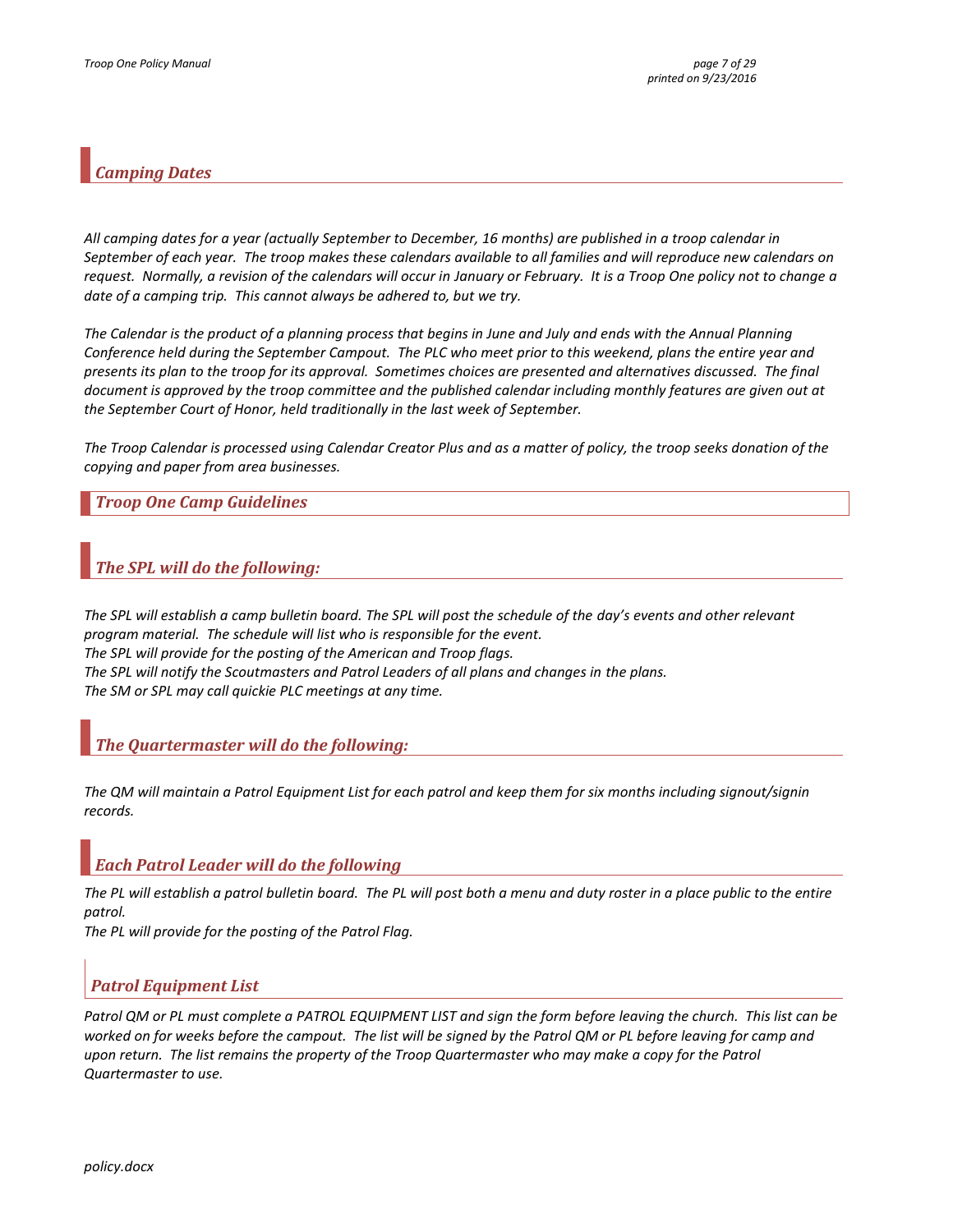*PL must determine what the troop level cooking arrangements are so the PL and Patrol QM can make arrangements for propane and dining flies.*

### <span id="page-7-0"></span>*Patrol Menu form*

Patrol Grubmaster must complete a Patrol menu form. This must be approved by the SPL who will sign his approval. *The menu form must include a grocery list and include consumables such as soap, pot scrubbers and trash bags. This menu form must be posted on the first night of the campout in a place public to the entire patrol.*

### <span id="page-7-1"></span>*Patrol Duty Roster*

*PL will make a duty roster that includes by day and by meal the rotation of duties for cook, assistant cook, head cleanup, assistant clean-up, two scouts for water duty, and two scouts for fire duty, one of whom is the fire officer on duty. Additionally one scout will be designated as campsite inspector and will maintain the cleanliness of the area. Also, scouts must be designated for latrine duty and other jobs as may occur during the camp.* 

*The PL must have a meeting of his patrol and discuss the duty roster with his patrol before the campout, or before leaving the church on the first night. The PL must provide any specific training needed by the patrol members to do their assigned task.*

*This duty roster must be posted on the first night of the campout in a place public to the entire patrol. This list must be signed by the SPL.*

### <span id="page-7-2"></span>*Food Service*

*The patrol grubmaster will be given a budget to purchase groceries for the trip by the Scoutmaster. The grubmaster must buy consumables such as soap, pot scrubbers, and trash bags.*

*All food should be packed in coolers or other weather-proof containers.*

### <span id="page-7-3"></span>*Keeping Your Camp Clean - The Three Pot Method*

(POLICY AMENDED MARCH 2006) *"The objectives of the three pot method are: To get your dishes clean To prevent illness To practice environmental friendly methods*

*The three pot method detailed in the currently published Boy Scout Handbook will be used at every meal where cleanup is needed.*

# <span id="page-7-4"></span>**Amendments to Section 1 – Camping Policy**

### <span id="page-7-5"></span>*Revision to Troop One Policy Manual Re Dues Collection*

PASSED BY COMMITTEE WITHOUT PRIOR REVIEW OF PLC PLC APPROVED AFTER THE FACT

*policy.docx*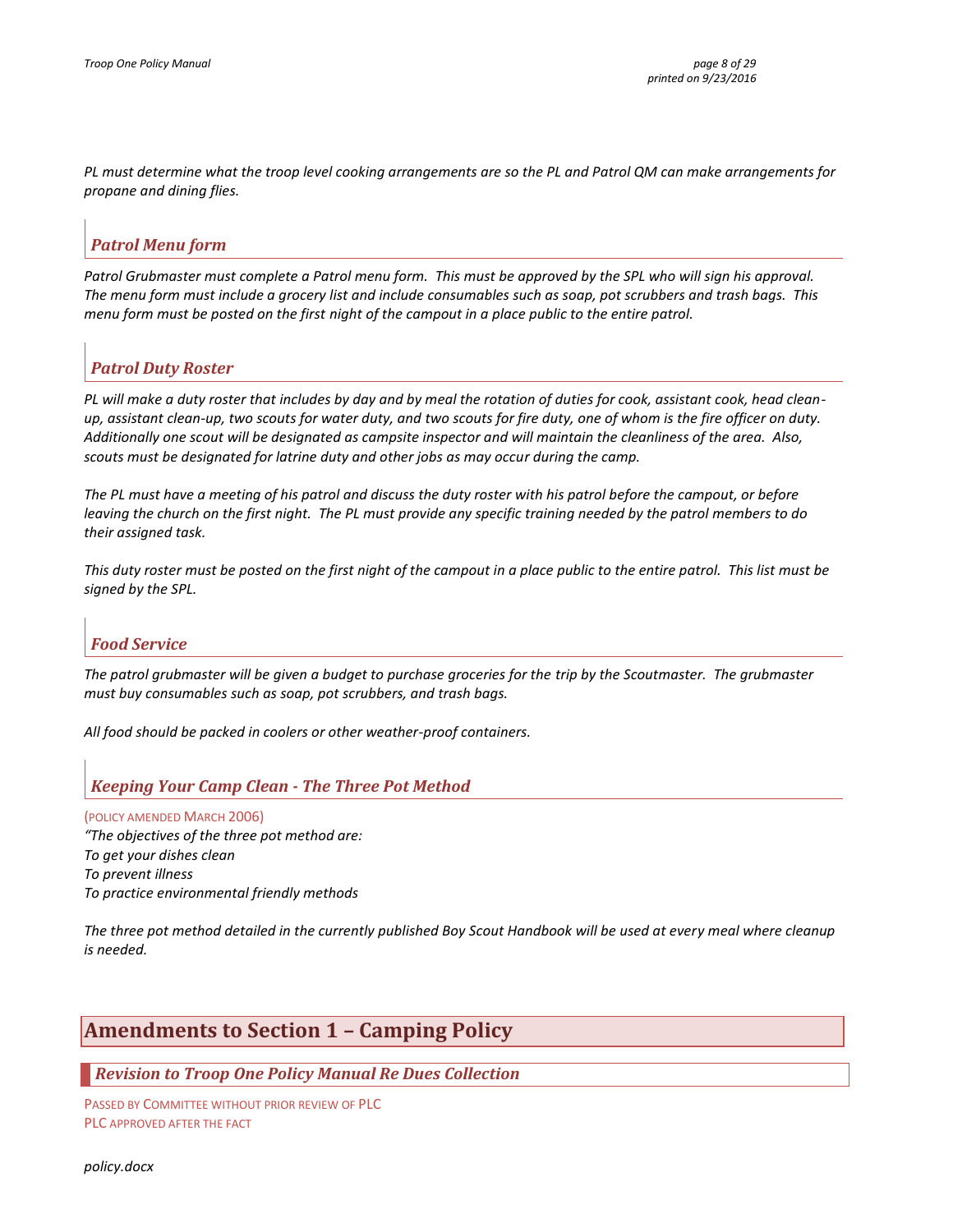#### MINOR REWORDING APPROVED MARCH 2007

*Although the Troop will accept dues money from a Scout at any time, Scouts are highly encouraged to pay their dues on an annual basis. Dues are based upon a annual rate set by the troop committee upon recommendation of the troop treasurer. This annual rate is determined regardless of attendance that week. The annual dues is based on need to meet the expense of registration, Boys Life subscription, and the cost of badges, pins, awards, etc the average Scout will earn in a year's time.*

*Troop One's books close on August 31st of each year. The "Scout Year" therefore begins on September 1st . New Scouts are welcomed into the Troop at any time but most join in February after graduating from Cub Scouts. This gives two logical dates for dues to be paid—September 1st and March 1st. This amount is reviewed annually and set each year by the Troop Committee upon recommendation of the Troop Treasurer.*

*On October 1st of each year, the Treasurer will transfer any outstanding balance of dues owed from an individual's Scout Account to the Troop General Fund. If there are no Funds available from the Scout Account, the Scout has until the due date to pay before he will be temporarily dropped from the active roster of the Troop and will not be permitted to attend any activities or troop campouts until his dues can be brought up to date.*

*As always, Troop One will support any boy who needs financial support. The Scoutmaster will receive all requests for financial aid and will submit the necessary information to the Treasurer after consultation with the Committee Chairman. The Treasurer will administer the financial aid program and will process all financial aid requests.*

<span id="page-8-0"></span>*Shorten departure time for weekend campouts.*

PASSED PLC AT THE JLT WEEKEND SEPTEMBER 26, 1998. TITLE AMENDED SEPTEMBER 21, 2013

- *Change permission slips to say when to arrive at First Baptist and to ask all to be prompt.*
- *Stage troop equipment and patrol equipment on the Tuesday before leaving on the weekend campout.*
- *Scouts are asked not to bring dinner with them to First Baptist unless they intend to eat it in the car after departure and the driver allows the scout to do so.*
- *Use the two Troop Scribes to assign riders and equipment to cars, vans and trucks. By use of a form and clipboard, the scribes will record this. In this position the Scribes are working to support the Troop Quartermaster who is the ultimate authority in travel.*
- *Quartermasters are to arrive early with Adult with a key. Keys for QM parents will be requested to be given back after the office holder changes.*

<span id="page-8-1"></span>*New Policy: Amend the title of the policy from "Shorten departure time for weekend campouts to 30 minutes" policy to "Shorten departure time for weekend campouts"*

FIRST PROPOSED: SEPTEMBER 21, 2013. MOVED TO POLICY MARCH 21, 2014. *Edit has been made in the title above.*

### <span id="page-8-2"></span>*Strengthen Patrols and Crews in Troop One*

PASSED PLC AT THE JLT WEEKEND SEPTEMBER 26, 1998

- *Each patrol is to have their own equipment. Each patrol will be assigned their own troop gear on a permanent basis. This will include a patrol box, a standard set of items inside it, a stove, a propane tank and hoses, a lantern, a dining fly or gazebo, and a set number of tents. Each item is to be numbered and labeled, colorcoded if possible. These assignments are made for a period of at least six months.*
- *Patrols will camp, eat, and sleep by patrol.*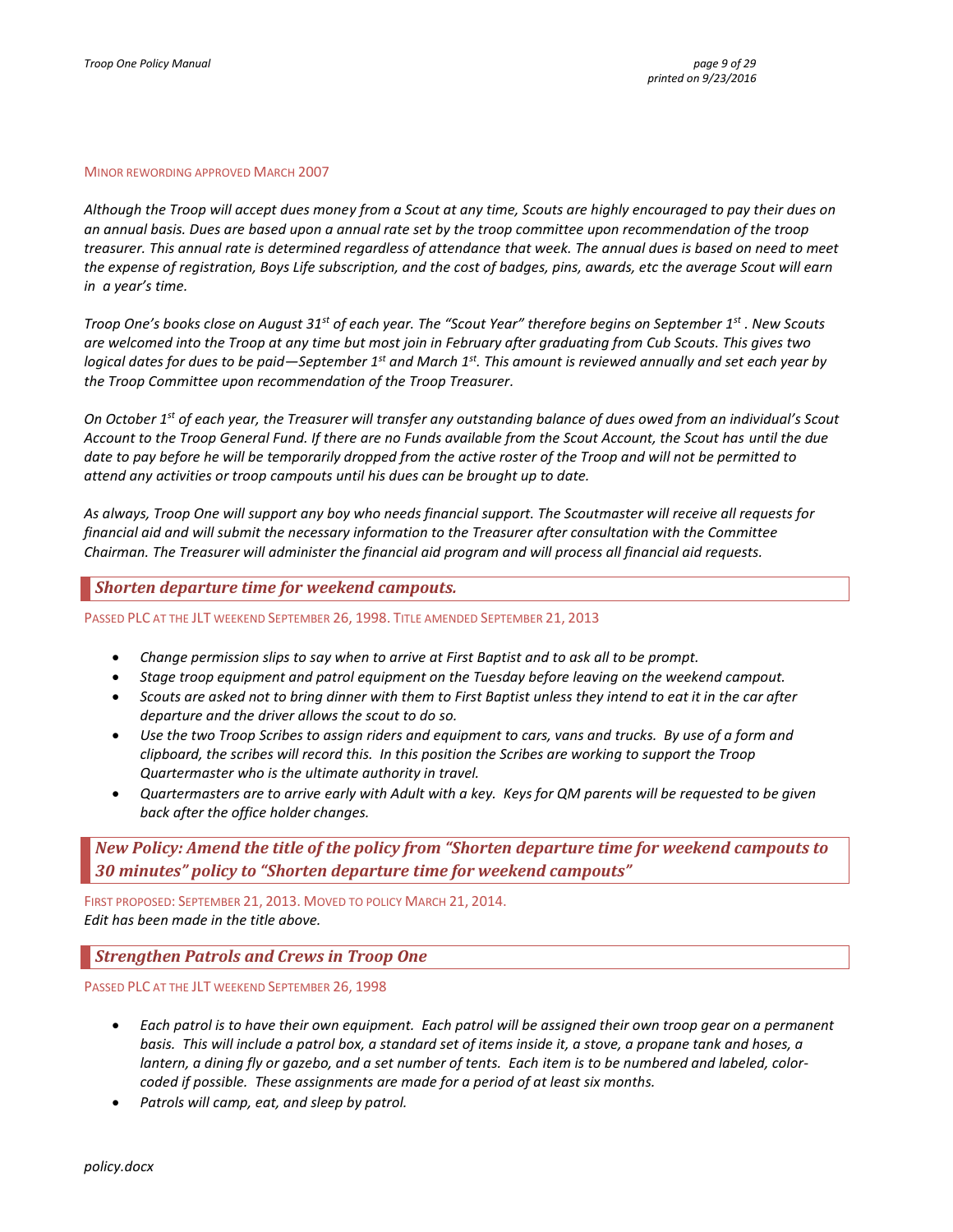- *Quartermaster meetings are to be held monthly including the two Troop Quartermasters and the Patrol and Crew Quartermasters and the adult Quartermaster Advisors. The major goal is to make sure the standard items are available to each patrol and to conduct other business as needed.*
- *Patrols will have, use and display a patrol flag and have and use a patrol cheer.*
- *At Troop assemblies, especially the opening, there will be a time of patrol leader reports. The SPL should set the standard for these reports at the PLCs.*
- *Patrols will not be combined with other patrols for cooking and camping unless the patrol has only one to three members attending. The SPL should try to get the 1 to 3 person patrol to camp on their own when in the opinion of the SPL that makes good sense.*

### <span id="page-9-0"></span>*More efficient return from camping trips*

PASSED PLC AT THE JLT WEEKEND SEPTEMBER 26, 1998

- *The QM is the ultimate authority during departure and arrival.*
- *No one may leave until checked out by QM*
- *Only the QM may assign gear to go home or decide that the gear doesn't have to go home.*
- *The PLC wants patrol gear to be sent home for cleaning rather than taking up valuable program time in troop meetings. This will require a higher level of attention and record keeping than in the past.*
- *Scouts may only call parents from the church if given permission by the SM or SPL.*
- *QM reports in writing to the SPL a record of what equipment has gone home with each scout.*

### <span id="page-9-1"></span>*Uniform for campouts.*

**FIRST PROPOSED MARCH 2001, APPROVED FOR POLICY INCLUSION MARCH 2002 AFTER 12 MONTHS OF TRIAL.**

*Problem: Some scouts continually show up unprepared for campouts either by lack of preparing or lack of understanding.*

*Policy: It will be the rule of this Troop that anyone not wearing boots on Friday evening or the date of departure on a trip will be required to return home to get their boots or will not be allowed to camp. "No boots, no camping."*

*Further we travel in full Boy Scout uniform and we wear scout pants, scout belt and scout socks. Uniform inspections will be regularly held. Exceptions may be made by the SPL.*

#### <span id="page-9-2"></span>*Menus*

FIRST PROPOSED MARCH 2001, REVISED SEPTEMBER 2001 AND MARCH 2002 APPROVED FOR POLICY INCLUSION, SEPT 2002, AFTER 18 MONTHS OF TRIAL.

*Problem: Patrols are not eating appropriately, are buying non-nutritious foods, not sticking to the menu as planned and failing to stay on budget.*

*Solution: Every patrol is advised use patrol cookbooks and will have to complete not only a menu, but also a buying list for the menu. Before the camping coordinator will release money to the patrol grubmaster, the menu and buying list will have to be signed by either the Senior Patrol Leader or one of his two assistants.* 

*Each menu must meet the requirements for nutrition and food balance as required in the first class cooking requirements. The PL at the camp must post the menu signed by the SPL.*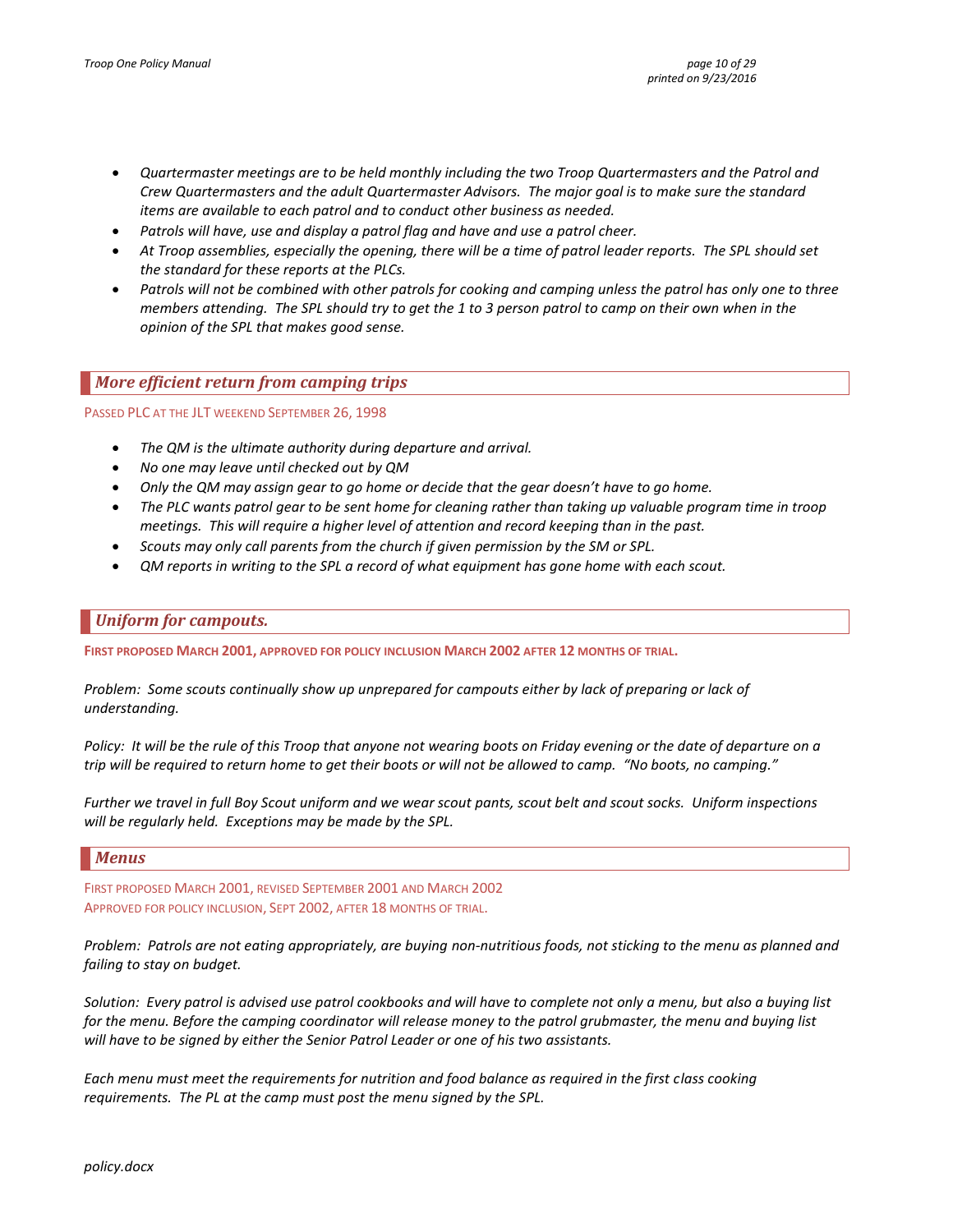*In order to make this work more efficiently, Patrols must designate their grubmaster two weeks in advance of the campout. This is the same night that money is due for the campout, so there should be no question as to the grubmasters attendance. The troop also values the use of cooking contests to encourage better meals.*

### <span id="page-10-0"></span>*Campout Return Time on Permission Slips*

FIRST PROPOSED MARCH 2004. APPROVED FOR POLICY INCLUSION SEPTEMBER 2004.

*The Troop will add to the camping permission slip the anticipated time at which Scouts will be ready for pickup on the day of return form a camping or other Troop Activity. The pickup time will be prominently place on the permission slip to inform families of the pickup time. When planning a campout, the return trip will be planned to identify the intended pickup time, and the time of departure from the activity necessary to arrive at First Baptist ½ hour prior to the announced pickup time.*

### <span id="page-10-1"></span>*Equipment Checkout Form*

FIRST PROPOSED SEPTEMBER 2004, CONTINUED MARCH 2004 (POLICY ON DATE MISSING ) *(The troop expects to implement this process over the next 6 months)*

*Each PL is responsible for filling out an equipment check-out form before each campout. The form lists each item of equipment checked out for that campout. After completing the form, the PL gives it to the QM who would be responsible for making sure he got one from each patrol, and that it was completed properly. The ASPL is responsible to oversee and monitor this process.*

### <span id="page-10-2"></span>*Keeping Camp Clean*

FIRST PROPOSED SEPTEMBER 2005. MOVED TO POLICY MARCH 2006.

*Troop Policy, page 5-6, "Keeping Your Camp Clean – The Three Pot Method" is completely replaced by the following"*

*"The objectives of the three pot method are: To get your dishes clean To prevent illness To practice environmental friendly methods*

*The three pot method detailed in the currently published Boy Scout Handbook will be used at every meal where cleanup is needed."*

### <span id="page-10-3"></span>*Troop Equipment Responsibility*

FIRST PROPOSED MARCH 2003, AMENDED AND CONTINUED SEPTEMBER 2003. AMENDED AND CONTINUED TO ADDRESS ONLY TROOP TENTS MARCH 2004. CONTINUED AS IS SEPTEMBER 2004. AMENDED AND CONTINUED MARCH 2005. CONTINUED AS IS SEPTEMBER 2005 AND MARCH 2006. AMENDED AND CONTINUED IN SEPT 2006. MOVED TO POLICY MARCH 2007.

*Equipment shall be returned at pre-opening on the first Tuesday after the campout. Any gear not returned then will be considered late.*

*Troop and patrol tents may be taken home on a Sunday. Tents must be returned on the 1st Tuesday. If not returned on the first Tuesday the Quartermaster or designate will phone the scout's home or have the scout call his parents that night to recover the tent. If the tent is not returned by the second week past the campout, the QM advisor will call the scouts parents to immediately recover the tent and warn them of the possible consequences.*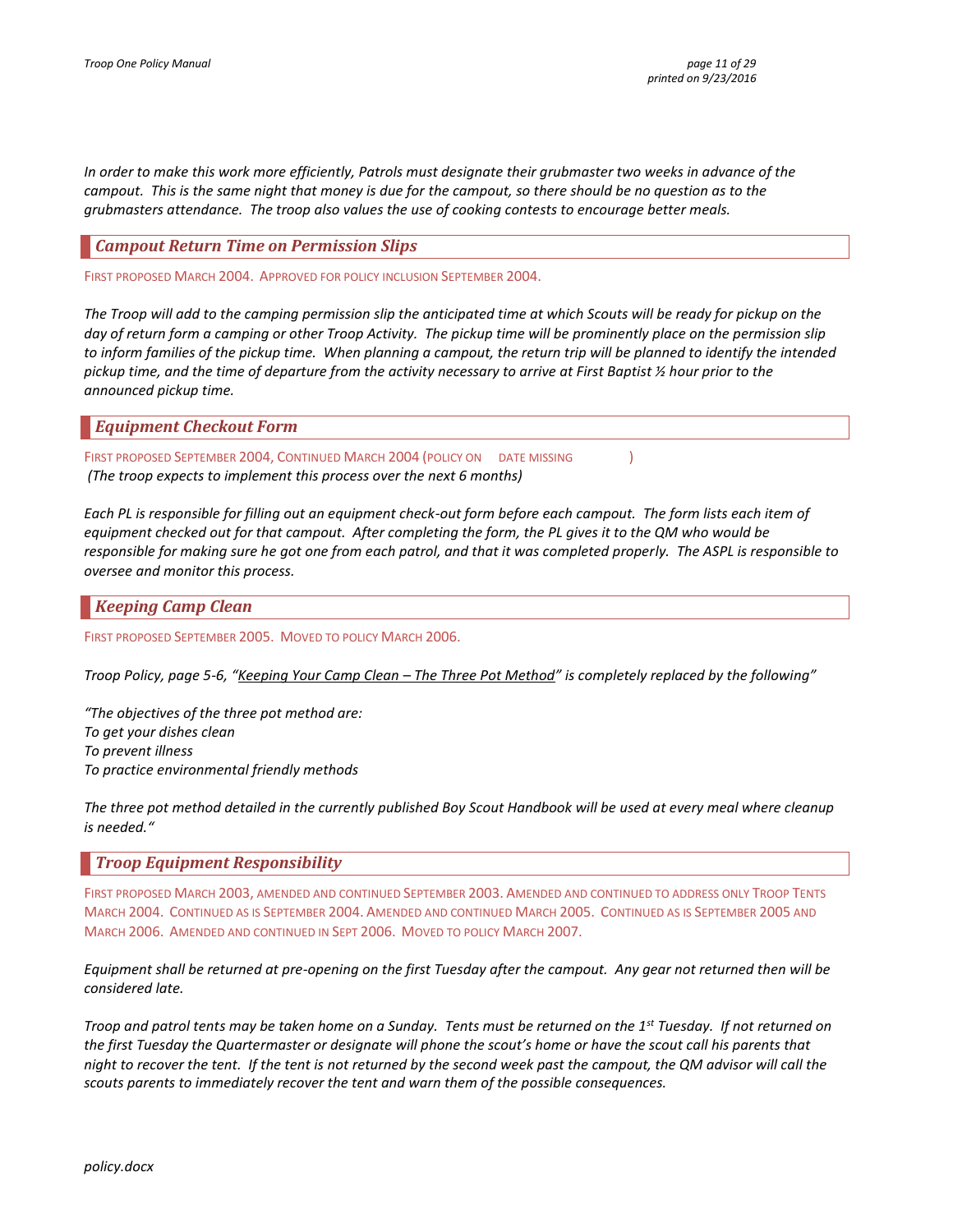Any tent not returned for three weeks will be considered lost. Lost and abused tents will be reported to the SPL who will *report to the committee. Any abuse of or lost scout property may at the committees discretion be billed to the family.* 

### <span id="page-11-0"></span>*Tent Assignments*

FIRST PROPOSED MARCH 2003, MODIFIED AND CONTINUED SEPT. 2003 AND MARCH 2004. AMENDED AND CONTINUED MARCH 2004. CONTINUED MARCH 2005. CONTINUED AS IS SEPTEMBER 2005, MARCH 2006 AND SEPTEMBER 2006. MOVED TO POLICY MARCH 2007.

*Tent partners are declared on the Tuesday night before the campout by each Patrol. Members write their names on a public list that is posted by the Troop Scribe. In addition to their names the tent partners will indicate who will take the tent home and which tent they are going to use. The tent partners will then meet with the troop quartermaster that evening to check out the assigned tent and make sure it has all stakes, poles, ground cloth and other parts.*

*The Troop Scribe is to compare tent assignments to the travel list and the payment list, maintained by the camping coordinator, to make sure everyone is counted.* 

*The Patrol QM is responsible for checking out and in of patrol equipment including making sure every scout on his list has a tent. The Troop QM is responsible for maintaining a record of which individual scout is assigned a tent. If patrols are combined, the tent will still be assigned by permanent patrol. That is, if a raccoon tents with an eagle and the eagle is assigned the tent, it will be an Eagle Patrol tent.*

### <span id="page-11-1"></span>*Liquid lighters and fire safety*

FIRST PROPOSED MARCH 2010, AMENDED AND CONTINUED SEPTEMBER 2010, CONTINUED MARCH 2011, AMENDED AND CONTINUED SEPTEMBER 2011, MOVED TO POLICY MARCH 2012.

*Butane and similar enclosed-liquid fuel lighters are allowed for youth members of the troop only after they are certified on Fireman chit. Lighters should not be stored in the youth patrol boxes. All scouts are reminded to bring their scout essentials, which include strike anywhere matches in a waterproof container or butane lighters, as defined in the Boy Scout Handbook on every outing.*

# <span id="page-11-2"></span>**Section 2 - Troop Operations**

### <span id="page-11-3"></span>*Troop Elections*

#### (AMENDED SEPT 2002)

*The elected officers of the Troop are the Senior Patrol Leader, the Patrol Leaders and the Venture Crew Chief. No scout may hold elected office if at any time during their term they turn 18 years of age. The term is assumed to run between the dates of the elections, that is, between the 3rd weeks of March and September.*

### <span id="page-11-4"></span>*Senior Patrol Leader and Patrol Leaders*

*Troop elections are held twice a year near the third week of March and September at a regular troop meeting. Elected officers, for a six month term, are the Senior Patrol Leader and each permanent patrol leader. Patrol Leaders of new scout patrols are elected for a one month term.* 

*Eligibility for senior patrol leader shall be Star rank or better and First Class for permanent Patrol Leader.*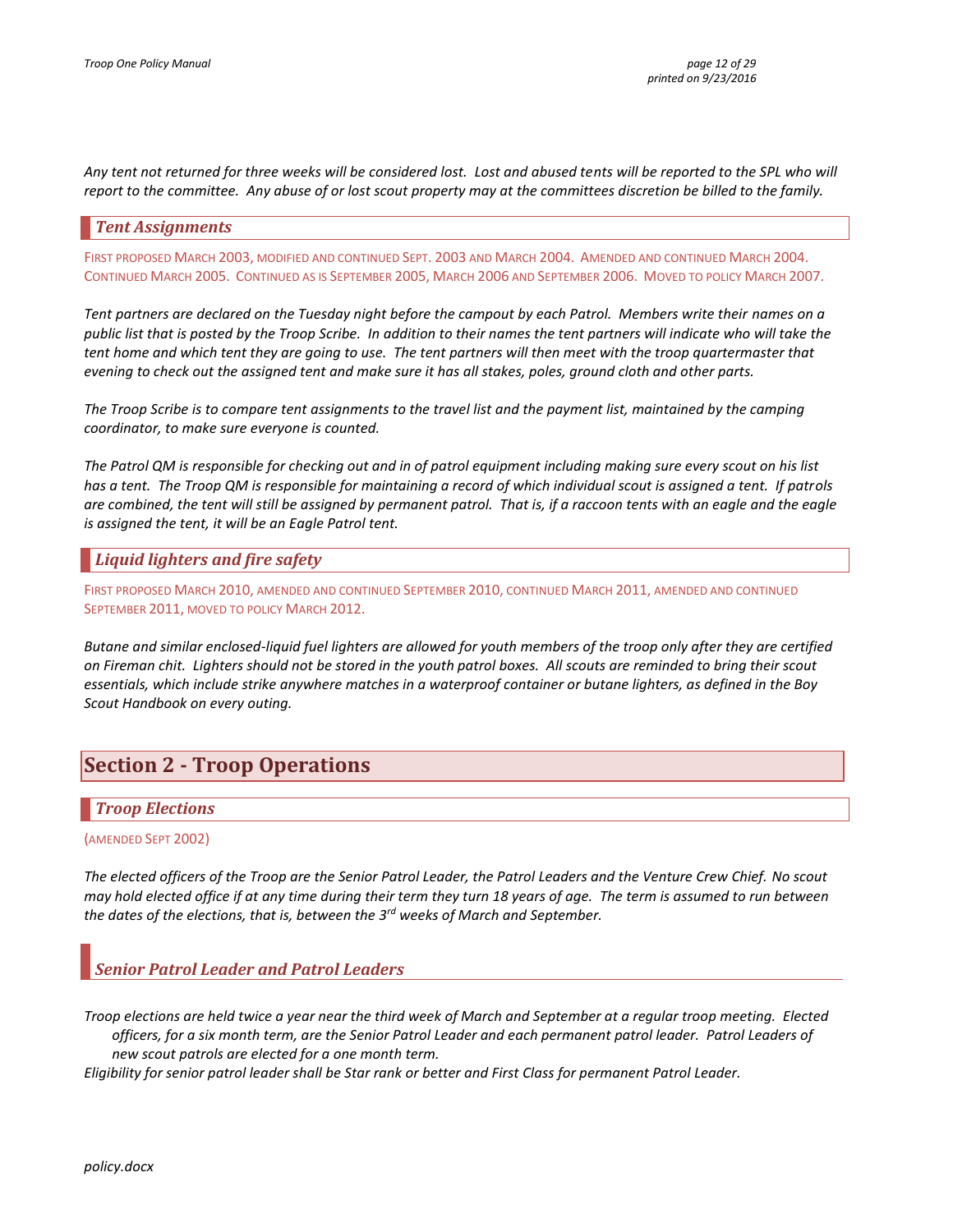*Nominations for Senior Patrol Leader are made two weeks before the date of the elections. Each nomination must be made and seconded by youth members and accepted by the nominee. No further nominations are possible after this date.*

*Those nominated prepare speeches and present them to the troop on the week before the elections. Only registered members of the troop may vote.*

*The SPL is elected first in the evening. Next the SPL appoints all his troop officers with the consent of the Scoutmaster. The Scoutmaster will appoint the Instructors, Den Chiefs, Troop Guides and Junior Assistant Scoutmasters.*

*After the appointments are made (or as many are made as possible), the Patrol Leaders are elected by their separate patrols. Only members of a patrol may vote for their Patrol Leader.*

*After the election of the Patrol Leader, the PL will appoint his patrol officers. Common sense shall prevail in the administration of these election guidelines.*

<span id="page-12-0"></span>*Elections for membership in the Order of the Arrow*

*Order of the Arrow elections will be held in the month of April or thereafter each year to select new members and will be scheduled before the Council deadline.*

*Order of the Arrow members and officers of the OA have no status as officers in the Troop. Elections occur according to the guidelines published by the National OA, BSA, or local lodge.*

### <span id="page-12-1"></span>*Venture Scouts and Venture Crew Chief Election*

#### (POLICY AMENDED MARCH 2006)

*Scouts in Troop One may wear the "VENTURE" strip on their uniform if they meet the following requirements:*

*Be 14 to 17 years of age.*

*Be at least First Class,*

*Have attended at least one BSA Summer Camp (6 days)*

*Have camped at least 20 days and nights*

*Join a Venture Patrol or Venture Crew on at least one Venture Patrol- or Venture Crew-specific high adventure activity as defined by the Assistant Scoutmaster – Venture in consultation with the Assistant Senior Patrol Leader – Venture..*

*Upon the planning of a new venture trip, an election will be held for a venture crew chief.*

*Each venture crew chief is elected from among those eligible to wear the venture strip and attending the venture trip. The venture crew for each trip will be limited, normally, to those who may wear the venture strip.*

*Requirements for venture crew for each event will be set at the time of each trip and may include some who aren't eligible to wear the venture strip and may exclude some who are eligible to wear the venture strip.*

*Scout spirit is an overall requirement for any venture activity.*

#### <span id="page-12-2"></span>*Guidelines for New Scouts*

*A separate document is produced and given to all who inquire about the troop. That document is maintained by the Scoutmaster and represents policy of the Troop, especially as it pertains to promises and representations made to the families of the new scouts.*

*A copy of that document follows:*

*This copy is available online at trooponeakron.org and will no longer appear in this policy manual. The coverage on this page is about weekly meetings, monthly activities, troop organization, costs of participation, fundraising, what to bring*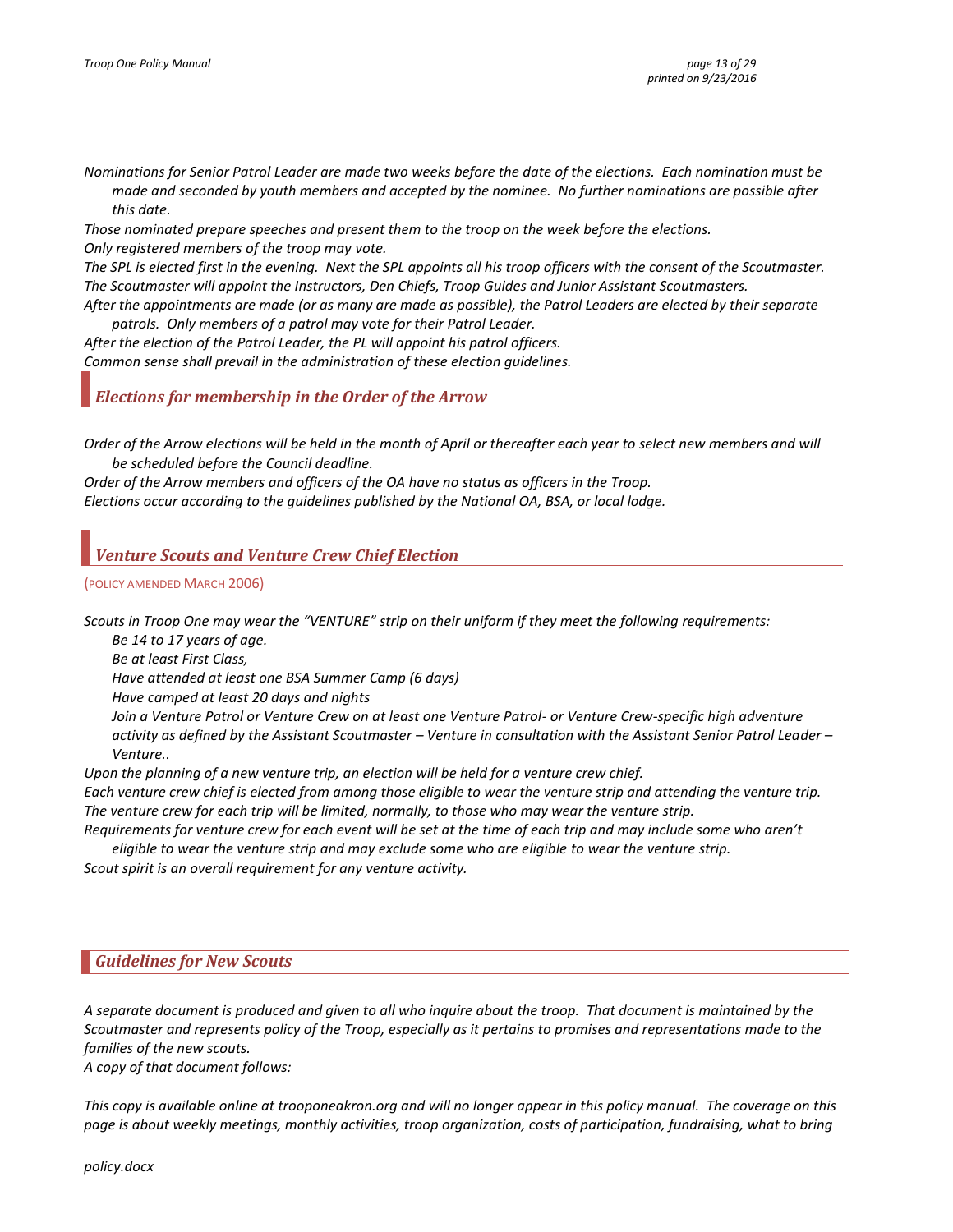*to meetings, uniform policy, parental involvement, merit badge counselors, rules and regulations, quarterly activities and annual activities. Go to trooponeakron.org and click on information for new scouts or how to join.*

### <span id="page-13-0"></span>*Troop Standards and Consequences*

<span id="page-13-1"></span>MODIFIED SEPTEMBER 2006 *[This section replaced by the policy on behavior in Section 4]*

*Troop Committee*

*The Committee Chairman is the principle leader of the Troop Committee.*

*The Scoutmaster is an ex officio member of the committee*

*The Charter Representative is the third member of the Key Three of the Troop.* 

*Major decisions that affect the existence and continuation of the troop must be passed through the Key Three.*

<span id="page-13-2"></span>*The troop committee meets regularly on the second Tuesday of each month.*

# **Amendments to Section 2 - Troop Operations**

<span id="page-13-3"></span>*Eligibility for elected office*

FIRST PROPOSED MARCH 2002

APPROVED FOR POLICY INCLUSION, SEPT 2002, AFTER 6 MONTHS OF TRIAL.

*No scout may hold elected office if at anytime during their term they turn 18 years of age. The term is assumed to run between the dates of the elections, that is, between the 3rd weeks of March and September.*

<span id="page-13-4"></span>*Revised order of Succession for SPL-dropped*

FIRST PROPOSED SEPTEMBER 2005. MOVED TO POLICY MARCH 2006; DROPPED AND REPLACED MARCH 2012

*The normal Troop leadership succession order will be SPL, ASPL, ASPL-V, Quartermaster, Scribe, and Troop Guide. This strategic direction modifies the order set forth in the Troop Policy, page 4, Leadership in Camp" section, third paragraph which states the order of succession as SPL, ASPL, ASPL-V, Scribe, Quartermaster, Troop Guide and Junior Assistant Scoutmaster.*

<span id="page-13-5"></span>*Revised order of Succession for SPL*

FIRST PROPOSED MARCH 2012, MOVED TO POLICY SEPTEMBER 2012.

*The normal Troop leadership succession order will be SPL, ASPL, ASPL-V, ASPL-Exp, ASPL-New, Quartermaster, Scribe, and Troop Guide. This strategic direction modifies the order previously set forth in the Troop Policy.*

<span id="page-13-6"></span>*The Method of Removing and Replacing a Troop Officer*

FIRST PROPOSED MARCH 2006, CONTINUED SEPTEMBER 2006. AMENDED AND MOVED TO POLICY MARCH 2007.

*It is anticipated that Troop officers will serve their full term, and will perform the job to which they were selected. Except as may be explicitly noted in this section of the policy, no other section of the Troop One policy is relevant to the removal of a Troop officer. Removal from office does not automatically invoke or imply suspension or removal from the*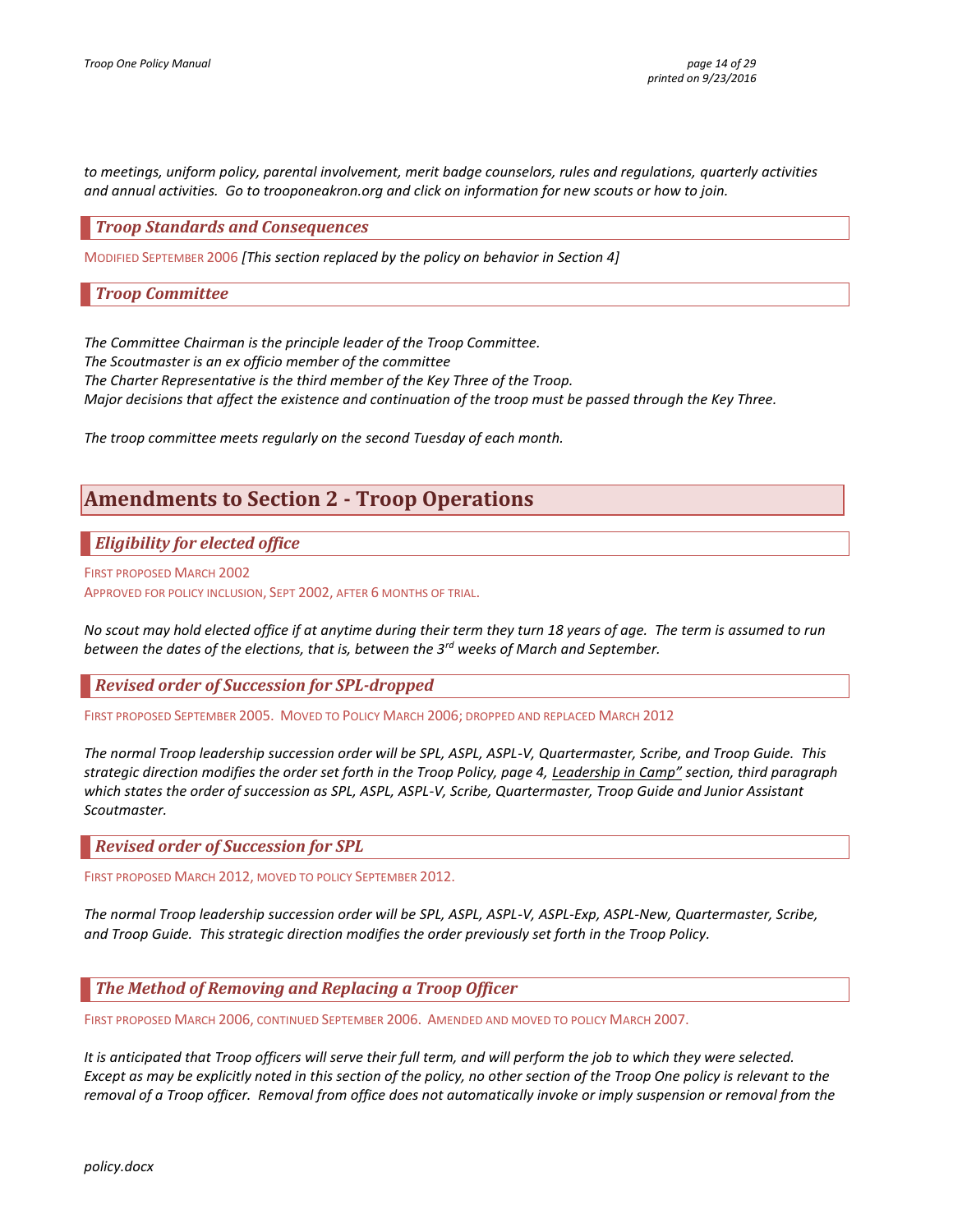*Troop under the Behavior Policy; such action must be undertaken independently from the action regarding service as a Troop officer.*

*Any and all other clauses of the Troop policy notwithstanding, no Troop officer, whether appointed or elected, shall be considered to have been removed from office in any case without the consent of the Scoutmaster.*

### <span id="page-14-0"></span>*Removal of an Elected Troop Officer*

*An elected officer may be removed from office by a three-quarters vote of the Patrol Leaders Council membership with the advice and consent of the Scoutmaster. Such a vote is effective immediately.*

*All ballots and numeric results will be known only by the SPL and Scoutmaster.*

*An elected officer may be removed from office for the following reasons:*

*Abandonment of Office: An officer will be deemed to have abandoned his office if he misses Troop meetings, PLC meetings, or campouts over the course of his term in excess of a number determined by the SPL and Scoutmaster. Dereliction of Duty: An officer may be deemed in dereliction of duty by exhibiting refusal or unwillingness to execute the duties of his office as specified in BSA and Troop One policies and/or job descriptions.*

*In conjunction with disciplinary action taken under the Troop One Behavior policy if subjected to a suspension or other removal from the Troop.*

*The officer being subjected to a vote of removal from office will be offered the opportunity to speak to the PLC before the removal vote. It is up to the individual being subjected to the removal vote to determine whether they will appear, and the vote will not be delayed if they choose not to appear.*

*Individuals removed from office are not eligible to be elected or appointed to any Troop position until:*

*The next regular Troop Election, and*

*They have fulfilled the requirements of any action taken under the Troop One Behavior Policy.*

*The removed officer will be notified of the action taken as soon as practical after the vote of removal. No widely distributed communication of the action will be made.*

*The removed officer has the right to appeal the decision to the Troop Committee at its next regularly scheduled meeting.*

### <span id="page-14-1"></span>*Replacement of an Elected Troop Officer*

*If the Senior Patrol Leader position becomes vacant, the position will be filled by the next available Troop officer in the order of succession, as defined in the Troop Policy regarding leadership at camp.*

*In the event that an elected position other than Senior Patrol Leader becomes vacant, a replacement shall be selected by a majority vote of the relevant members. The replacement officer will be elected to complete the remaining term of office.*

*If the replacement officer is a Patrol Leader, that new Patrol Leader will have the option of retaining the current Assistant Patrol Leader or selecting a new Assistant Patrol Leader.*

### <span id="page-14-2"></span>*Removal of an Appointed Leader*

*An appointed leader may be removed from their position by the individual who appointed them, with the advice and consent of the Scoutmaster.*

*The Scoutmaster may remove any appointed Scout leader against whom action is taken under the Troop One Behavior Policy.*

### <span id="page-14-3"></span>*Replacement of an Appointed Leader*

*Appointed positions that become vacant will be filled following the Troop One policies and procedures used at the time of Troop elections to fill appointed positions.*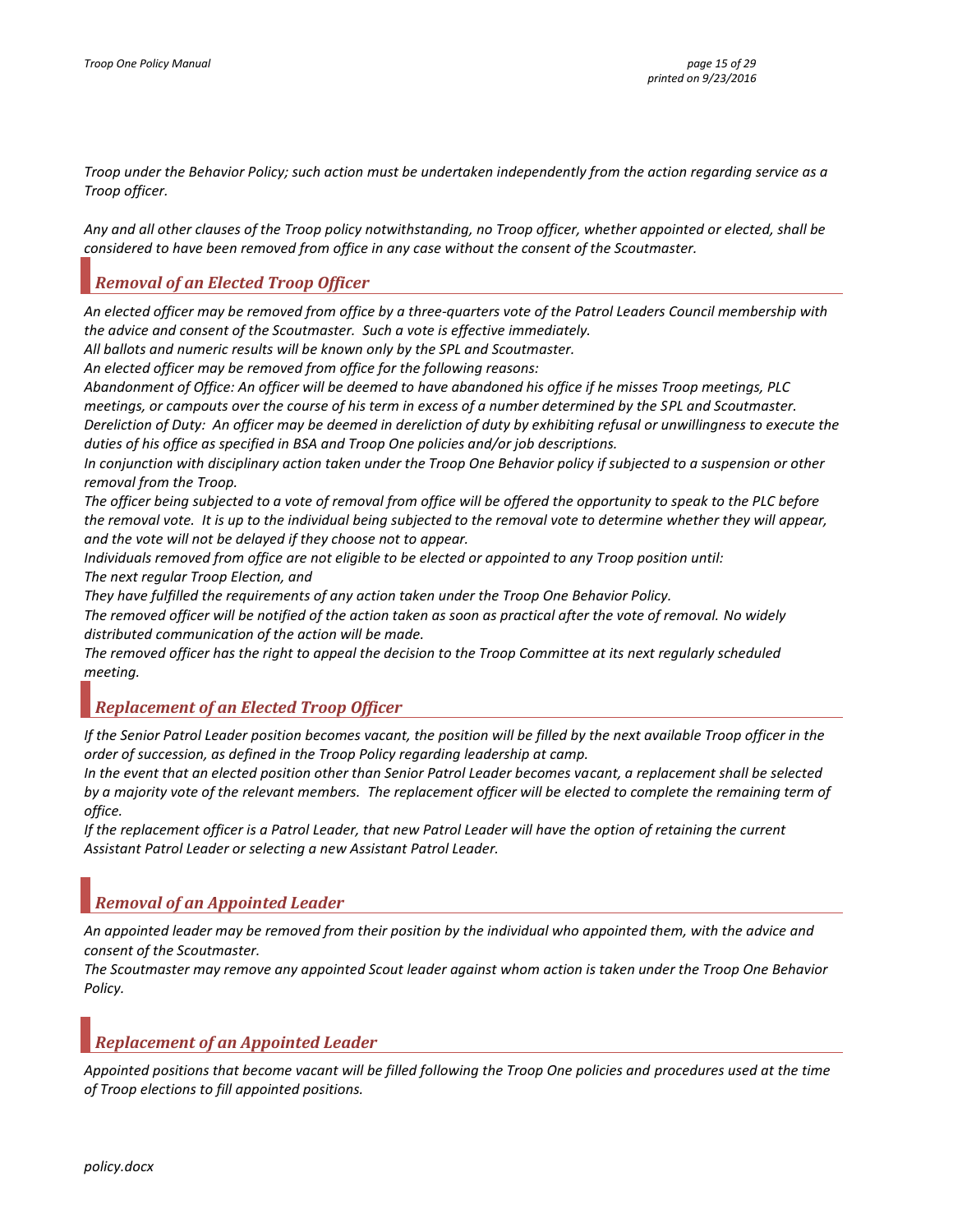### <span id="page-15-0"></span>*Specific Troop Officer duties (Quartermaster, Librarian, Historian)*

FIRST PROPOSED MARCH 2002, CONTINUED SEPT. 2002 & MARCH 2003. AMENDED AND ADOPTED AS POLICY SEPT. 2003.

*The following specific duties are to be added to the normal duties for the offices of Quartermaster, Librarian, and Historian.*

*The Quartermaster, Librarian and Historian will on or before the first week of March and September complete a complete written inventory. The new troop officer, after election in the third week of March or September, will review this inventory with the outgoing officer. A permanent record of all inventories and reviews are to be maintained on a computerized file or other permanent record. The SPL, SM, TC chair, and Treasurer are to receive copies of the inventories and a comparison to the last inventory.* 

*The Quartermaster is responsible for the troop gear and the maintenance of the garage and any spaces inside the church where troop gear is stored.*

*The Librarian is responsible for the care and upkeep of the back office. While normally the Scribes and Historians will require access and storage in the back office, it is the Librarians space. The Librarian is responsible for all program materials, including but not limited to merit badge books, other books, ropes for knot tying, compasses and maps, first aid bandages and other training material. The Librarian is responsible for the forms bucket and for maintaining all the forms that the troop requires.*

*The Historian is primarily responsible and inventories all picture albums, historical paperwork such as court of honor brochures, ribbons and plaques.*

### <span id="page-15-1"></span>*Job description of Bugler*

FIRST PROPOSED MARCH 2007, AMENDED SEPTEMBER 21, 2007, CONTINUED MARCH 28, 2008, CONTINUED SEPT. 19, 2008, AMENDED MARCH 27, 2009, MOVED TO POLICY SEPTEMBER 25, 2009.

*The bugler is responsible for waking scouts in camp, calling assemblies and helping organize the troop at assemblies, conducting flag ceremonies, assisting the SPL in taking the flags and posting them at camp.* 

<span id="page-15-2"></span>*Revision to the job description of ASPL-V*

FIRST PROPOSED MARCH 27, 2009, MOVED TO POLICY SEPTEMBER 26, 2009

*The ASPL-V will serve as a program advocate for the older scout program at meetings, campouts and other events. The term is revised to a six-month term.* 

### <span id="page-15-3"></span>*Senior Troop Guide*

FIRST PROPOSED MARCH 27, 2009, MOVED TO POLICY SEPTEMBER 26, 2009

*A Senior Troop Guide is a Troop Guide on the level of an Assistant Senior Patrol Leader and is appointed by the SPL to a six month term. He is the primary program advocate for scouts not yet first class and works closely with the Assistant Scoutmasters for new scouts. He will direct and coordinate the troop guides, may sign handbooks and vote in the PLC. He will back up the troop guides if they are absent. The appropriate office insignia is the Troop Guide patch.*

<span id="page-15-4"></span>*Training of Instructors and Troop Guides*

FIRST PROPOSED AND APPROVED, SEPTEMBER 2010, CONTINUED MARCH 2011, AMENDED AND CONTINUED OCTOBER 2011, CONTINUED MARCH 2012, MOVED TO POLICY SEPTEMBER 2012.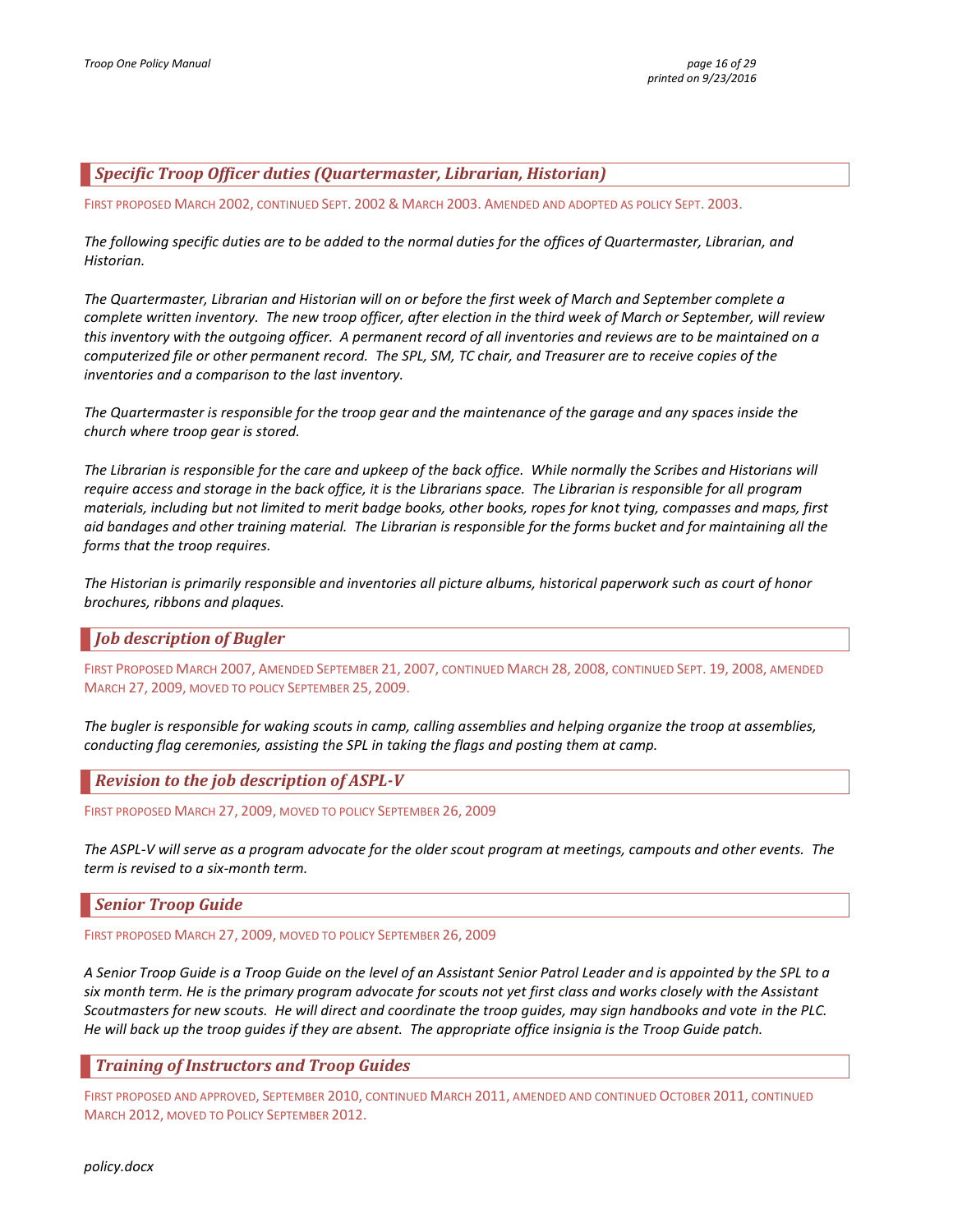*Within 30 days of their appointment, Troop Guides and Instructors will be trained by the senior troop guide or older scout. The trainer, appointed by the SPL and Scoutmaster, will be ideally EDGE trained or have served on NYLT staff. Instructors for summer camp should also be certified before summer camp in a similar fashion. Once trained the instructor or troop guide may sign handbooks.*

### <span id="page-16-0"></span>*ASPL-Exp*

ADD A NEW POSITION OF ASSISTANT SENIOR PATROL LEADER FOR EXPERIENCED SCOUTS (ASPL-EXP) FIRST PROPOSED MARCH 2012, MOVED TO POLICY SEPTEMBER 2012

*Job description: the assistant senior patrol leader of experienced scouts is a member of staff and a successor to the SPL after the ASPL-V.* 

*This ASPL-Exp is a troop executive officer and is the primary program advocate for the experienced boy program. The senior patrol leader with the approval of the Scoutmaster appoints him. The assistant senior patrol leader acts as the senior patrol leader in the absence of the senior patrol leader and ASPL and ASPL-V or when called upon. He also provides leadership to other leaders in the troop.*

*Reports to: the senior patrol leader*

*Assistant senior patrol leader duties:*

- *Helps the senior patrol leader lead meetings and activities.*
- *Runs the troop in the absence of the senior patrol leader and other ASPLs.*
- *Represents the experienced scouts at all patrol leaders council meetings*
- *Is the primary program advocate of the experienced Patrol Leaders and the experienced boys for meetings and campouts.*
- *Helps see that scouts not yet first-class rank have an opportunity to advance*
- *Serves as a member of the patrol leaders council.*
- *Assists the assistant scoutmaster for experienced scouts*
- *Counsels individual scouts on scouting challenges*
- *Sets a good example.*
- *Enthusiastically wears the scout uniform correctly*
- *Lives by the scout oath and law.*
- *Shows scout spirit*

#### <span id="page-16-1"></span>*Job description of the webmaster*

FIRST PROPOSED SEPTEMBER 2012, MOVED TO POLICY MARCH 2013.

#### *The webmaster duties:*

- *Collaborates with historians to work with a webpage to chronicle troop events*
- *Assists in the public relations of the troop*
- *Advises on the maintenance of the troop website*
- *Helps set and administer security and privacy policies*
- *Sets a good example.*
- *Enthusiastically wears the scout uniform correctly*
- *Lives by the scout oath and law.*
- *Shows scout spirit*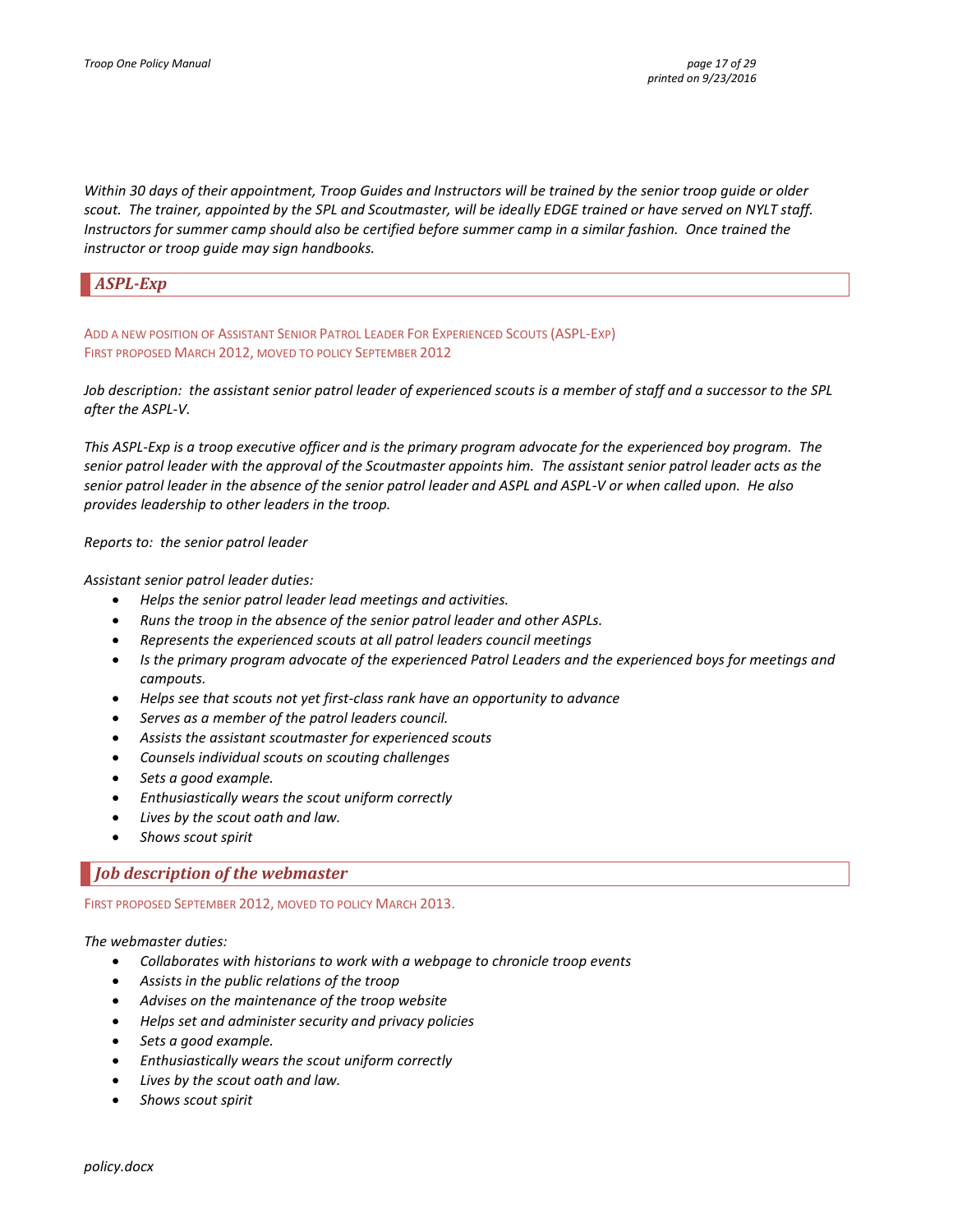# <span id="page-17-0"></span>**Section 3 - Venture in Troop One**

PATROL LEADER COUNCIL - JULY 30, 1998 SCOUTMASTER – SEPT 21, 1998 TROOP COMMITTEE CHAIRMAN (FOR TROOP COMMITTEE)

*Within the existing policy manual changes may have to be made to* 

- *Normal succession to the SPL under Leadership in Camp*
- *Planning process under Camping Dates*
- *Venture Scouts and Venture Crew Chief Elections under Troop Elections*
- *Reference to Venture Crew whenever Patrol is mentioned*

*Further additions to the policy manual should include*

- *More encompassing discussion of planning for the Troop detailing the Annual Planning Conference and all dates leading up to it, including a time for separate venture planning*
- *Discussion of planning for Troop Meetings to discuss the parts of program appropriate for New Scouts, Experienced Scouts and Venture Scouts*
- *Formal process by which policy may be changed*
- *Statement that Troop One adheres to all published BSA regulations*
- <span id="page-17-1"></span>*References to appropriate BSA documents (?)*

### *Objectives*

*Venture in Troop One is not the same as the new Venturing Program as introduced by the National Council in Fall 1998.*

*In the Summer of 1998, Troop One, through its patrol leaders council (PLC) has come to recognize the need for a more formalized program for older scouts. Explicitly recognized is* 

- *The Troop has an obligation to older boys to provide a stimulating program, to offer challenge, to keep them active, and to aid retention and advancement.*
- *The Troop has an obligation to younger scouts to provide the best junior leadership and leadership training, that an older boy program will retain more older junior leaders, and at the same time by giving the older boy more to do, open up leadership and training opportunities for the younger scouts.*
- *The Troop has grown to a point where there are more older scouts than leadership opportunities.*
- *The Troop will retain younger scouts as they strive to meet the requirements of the older boy program.*

*Therefore the PLC does pass this Venture Policy and Procedures for immediate use in Troop One and does establish the will to make it work*

### <span id="page-17-2"></span>*Membership in Venture*

*Venture is an exclusive activity of scouts 14 years of age and over. Upon the 14th birthday a scout may chose to become a Venture Crew member. Each venture member will be assigned to a Venture Crew and will be led by a Venture Crew Chief. All Venture members must maintain a current youth registration within BSA Troop One. Notwithstanding this provision, the normal time to switch to a Venture Crew is during the Troop Leader Elections in March and September so as to not unduly upset the effective patrol structure of the Troop.*

*The size of the Venture Crew within the organization of the Troop need not be limited to 8 Crew members, but if larger, the Venture Crew Chief will designate patrol-sized crews to act as patrols within the larger context of the troop for purposes of camping and other troop activities.*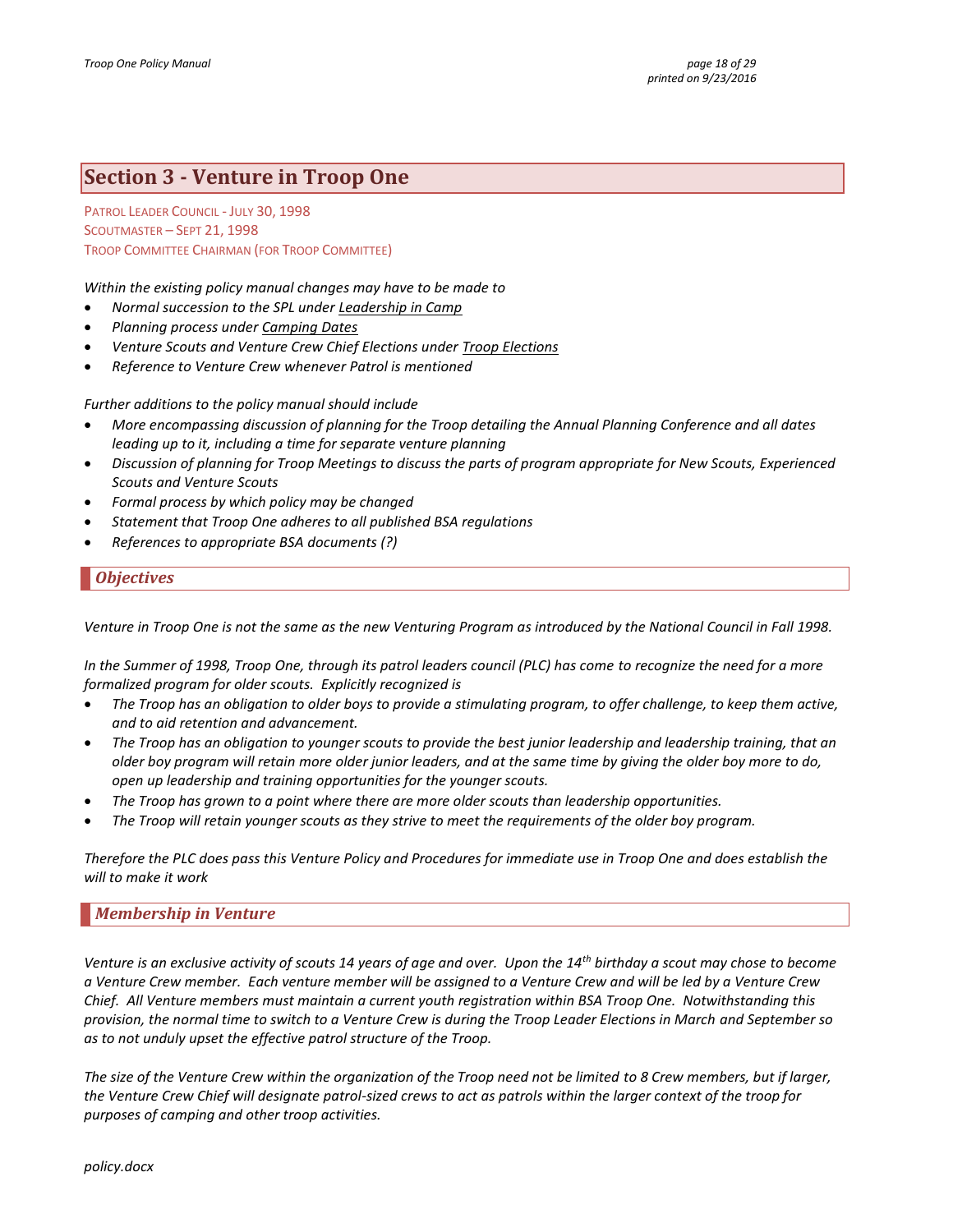*Membership in Venture does not exclude the responsibility for supporting and maintaining the Troop through effective teaching, setting the example, and taking on leadership roles. Venture Crew members are still active participants within the Troop's organization.*

### <span id="page-18-0"></span>*Leadership in Venture*

### <span id="page-18-1"></span>*Venture Crew Chief (for Operations)*

*The youth members of the Venture crew elect a Venture Crew Chief for a one-year term during the Troop elections, held as set forth elsewhere in this document during the September round of elections. This Venture Crew Chief is a voting member of the Patrol Leaders Council and has responsibility for day-to-day operations of the Venture Crew within the larger Troop. The requirements for a Venture Crew Chief include the previous earning of a Venture Crew Strip, the requirements of which are listed elsewhere. The Venture scout must be under 18 for the entire term of office.*

*This position in the Troop organization is equivalent to an Assistant Senior Patrol Leader for Venture with the exception that the position is elected. The appropriate badge of office is the Venture Crew Chief patch only worn during the term of office. Alternatively the Venture Crew Chief may elect to wear the Assistant Senior Patrol Leader Patch.*

*Planning for Venture Crew meetings and events is the responsibility of the Venture Crew Chief under the authority of the Patrol Leaders Council and always in cooperation with the Senior Patrol Leader.*

### <span id="page-18-2"></span>*Venture Crew Chief(s) (for Venture events)*

*Each scheduled Venture Activity will have an elected Venture Crew Chief who will oversee operations of the Venture event itself. This Venture Crew Chief will have a voting position on the Patrol Leaders Council as long as the position stays in effect. The term of office will begin immediately at the time of the election and normally will end either (1) upon the conclusion of the Venture event, but not until such time as all necessary reports have been filled including a report to the Troop Committee on the evaluation of the event or (2) on the anniversary of the election. The term will be made clear by the Scoutmaster at the time of the election The requirements for a Venture Crew Chief include the previous earning of a Venture Crew Strip, the requirements of which are listed elsewhere.*

*Elections may be held as soon as an event is planned and put on the calendar. Typically this will mean the election of each crew chief will occur during the September Troop Leader Elections.*

*This position in the Troop organization is equivalent to a Patrol Leader for Venture. The appropriate badge of office is the Venture Crew Chief patch only worn during the term of office.* 

#### <span id="page-18-3"></span>*Elections*

*Before an ad-hoc election for Venture Crew Chief (for Venture events) may occur, the prior approval of the Scoutmaster and Senior Patrol Leader must have been obtained. Elections are validated when the Scoutmaster and Senior Patrol Leader receive the report.* 

### <span id="page-18-4"></span>*Adult Leadership*

*The Venture Crew has adult leadership by Assistant Scoutmaster(s) for Venture. Assistant Scoutmaster(s) for Venture are appointed by the Scoutmaster with the advice and consent of the Committee Chairman. All adult leaders for Venture must be registered members of the BSA within Troop One.* 

<span id="page-18-5"></span>*Meetings*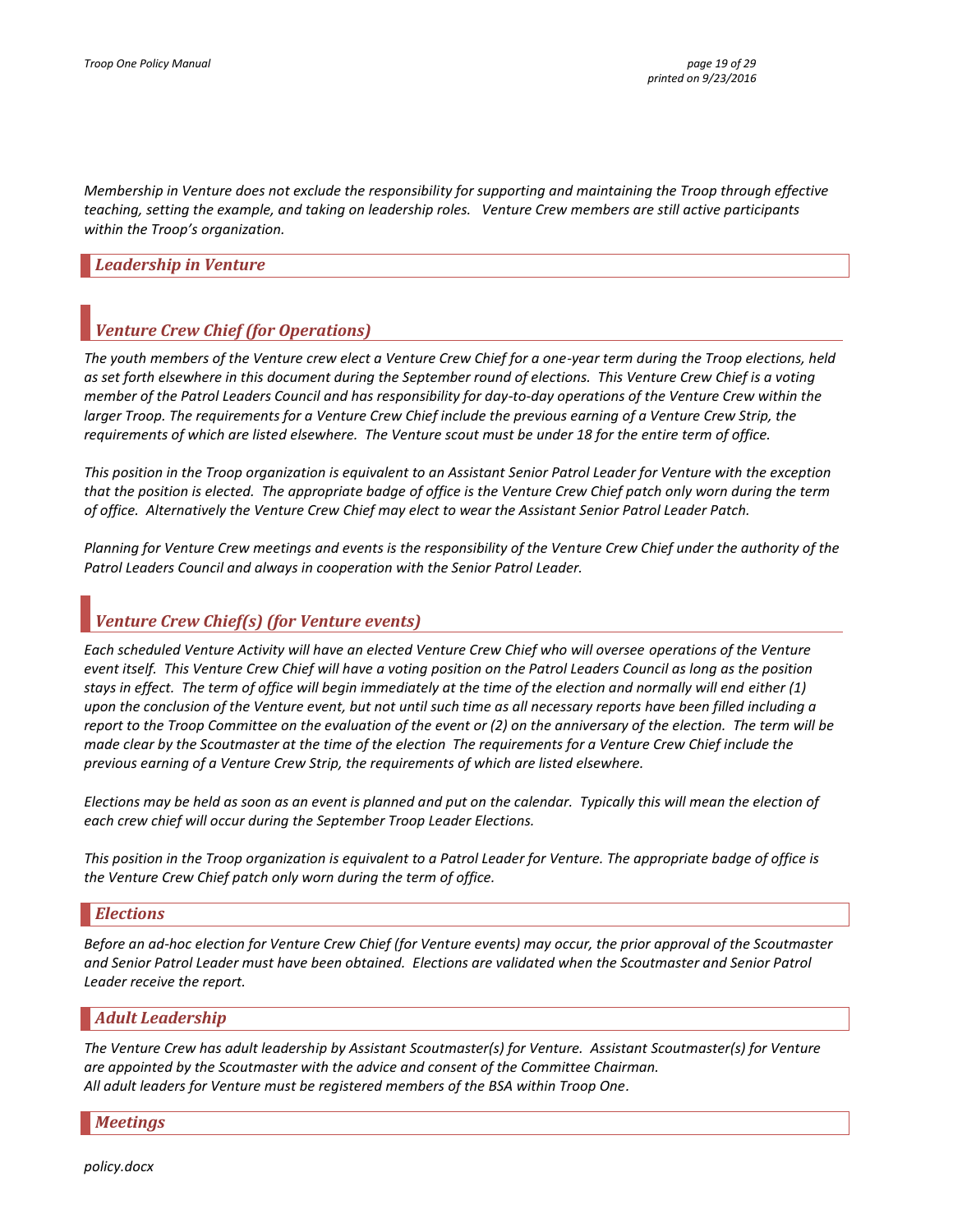*Meetings of Venture Scouts will be called and scheduled as needed with the full knowledge and approval of the Patrol Leaders Council. Ad hoc meetings require permission of the Senior Patrol Leader and the Scoutmaster.*

*Meetings should be held as to minimize disruptions with the Boy Scout Troop. If held during the regularly scheduled Boy Scout meetings, they should be held when new and experienced scouts have their own program and during patrol meeting time.*

### <span id="page-19-0"></span>*Awards*

*All awards are from the Boy Scout Program. The exception is the Venture Strip, the requirements of which are listed elsewhere.*

#### <span id="page-19-1"></span>*Events*

*Venture Scouts may engage in Venture Activities that are held concurrently with the Scout Troop or separately. Like with the Scout Troop, Venture activities will have to adhere to all BSA regulations including two deep leadership, at least one of whom is 21 years of age or better.*

*Venture Activities may have to hold to additional rules over and above and may have exceptions to the rules of the Boy Scout Troop as proscribed by the BSA.*

*Normally, the Venture Crew will be active for four (4) events per year as determined at the Annual Planning Conference. Typically these will be*

- *Spring Venture Trip, often a backpacking weekend in conjunction with the Boy Scout Troop in the month of March or May,*
- *Summer High Adventure Trip, often a week long activity done without the Boy Scout Troop and held in the Months of June, July or August as determined at the Annual Planning Conference,*
- *Fall Venture Trip, often a backpacking weekend in conjunction with the Boy Scout Troop in the month of October or November, and*
- *Winter Venture High Adventure, often held between Christmas and New Years Day and lasting approximately one week.*

*The Venture Crew may elect to do all or none of these events and to supplement them with other events. This can be done with the approval of the PLC and the Troop Committee, unless planned at the time of the Annual Program Planning Conference which is the normal time that Venture events are planned and scheduled.*

*Guidelines for Planning as set out below must be followed in the planning and execution of all Venture events.*

*Eligibility for the trips will be set at the annual planning conference and will typically include all Venture Strip Scouts at a minimum. The PLC may choose to lower these requirements or add other requirements as needed. For example, scouts who may be eligible for Philmont within a year, may not yet have attained the age of 14, so they may be allowed to attend Venture Backpacking trips in order to get experience.*

*Regular attendance is expected and dues will accrue the same as in the Troop as a whole.* 

### <span id="page-19-2"></span>*Guidelines for Planning Venture Events*

- *Whereas Venture events by their very nature are more involved than Boy Scout Troop events, and*
- *Whereas Venture events should challenge and offer scouts greater opportunity then typical Boy Scout events, and*
- *Whereas Venture events can be more expensive requiring a longer time to raise needed funds, and*
- *Whereas Venture events will require a full disclosure to parents and Troop Leaders*
- *the following Venture Planning Guidelines are required to be followed in every case of a Venture event:*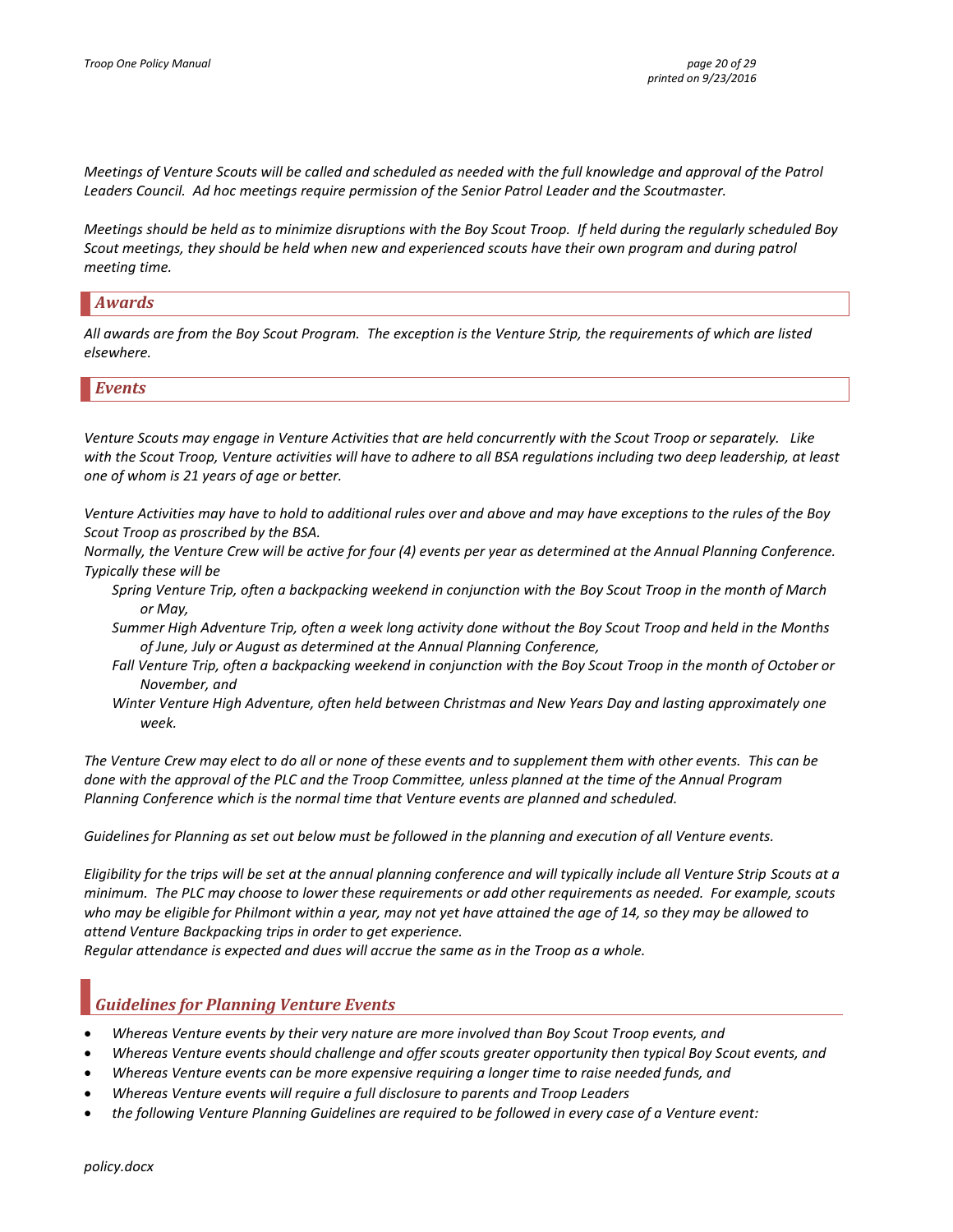### <span id="page-20-0"></span>*Weekend Venture Events*

*The planning of weekend events such as the Spring and Fall Venture activities listed under events above, must adhere to the following schedule.*

### <span id="page-20-1"></span>*The event must be planned a minimum of four months in advance*

*The event must be announced by flyer and detailed itinerary including all costs and with all reservations secured three (3) months in advance.*

*The Fall Venture event as listed above must have a flyer distributed at the September Court of Honor, if not before, since this will be typically be only two months in advance.*

*The Spring Venture event as listed above must have a flyer distributed at the December or March Court of Honor, if not before, since this will be typically be only two months in advance.*

*The Venture Crew will be formed and will train and plan to carry out the event over the three months in advance of the event with as many meetings as seems prudent and wise.*

*The Venture Crew is to be formed as soon as possible in the first of the three months and a Venture Crew Chief will be elected for the event.*

### <span id="page-20-2"></span>*Week-long Venture High Adventure Trips*

*The planning of week-long Venture High Adventure trips such as the Summer and Winter Venture activities listed under events above, must adhere to the following schedule.*

*The event must be planned a minimum of nine (9) months in advance.*

*The event must be announced by flyer and detailed itinerary including all costs and with all reservations secured nine (9) months in advance.*

*The Winter Venture event as listed above must have a flyer distributed at the March Court of Honor.*

*The Summer Venture event as listed above must have a flyer distributed at the September Court of Honor.*

*The Venture Crew will be formed and will train and plan to carry out the event over the nine months in advance of the event with as many meetings as seems prudent and wise.*

*The Venture Crew is to be formed as soon as possible in the first of the nine months and a Venture Crew Chief will be elected for the event.*

### <span id="page-20-3"></span>*Fiscal Responsibility*

*Venture Events scheduled within the Troop and held separately must adhere to sound principles of fiscal responsibility. Each event is required to be self-sufficient and not to be a drain on the resources of the Scout Troop beyond what is reasonable. The Treasurer, in advance of any subsidy being offered makes the recommendation to the Committee who must approve such subsidization of the Venture event in advance.* 

Part of the fiscal responsibility is a clear notice of actual and expected costs being given to Venture Crew members and *their parents, made well in advance of the scheduled event.* 

*For trips over \$50.00 an advance deposit will be required and a payment schedule set up and published to parents, made well in advance of the scheduled event.*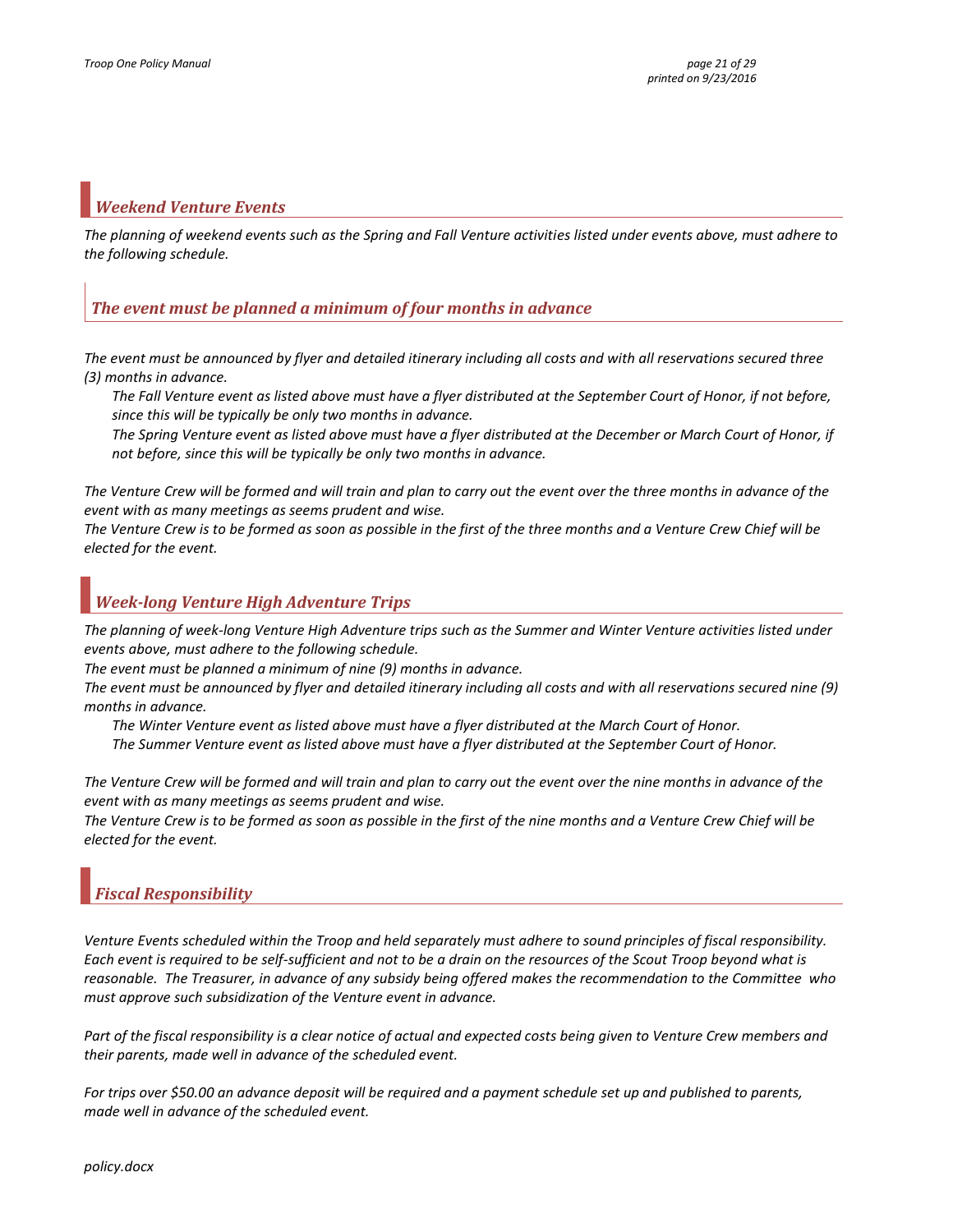*Deposits are refundable under the guidelines published elsewhere in this policy manual.*

*Ample time must be given to fundraising efforts. All fundraising must gain approval of the PLC and Troop Committee. Venture only fund-raisers require the advance approval of the Troop Committee. Normally these will be placed by the committee on the Troop Calendar during the time of the Annual Program Plan's formulation.*

### <span id="page-21-0"></span>*Large Outings*

*From time to time the troop may conduct "large-type" (weekend –or- week) outings where large sums of money are collected –or- expended or a larger degree of planning is required. The scout leading up the outing and the adult leader serving as the advisor, is responsible for providing, and working with, the troop treasurer to create a realistic activity budget showing all income and expenditures. Contracts will be entered into as appropriate and prudent as outlined in the Troop Financial Policy to protect the troop and its' chartered organization. The treasurer will be responsible for tracking payments, actual expenditures against the budget, and reporting that information to the advisor and the troop committee.*

# <span id="page-21-1"></span>**Amendments to Section 3 - Venture in Troop One**

### <span id="page-21-2"></span>*Venture Program revisions*

FIRST PROPOSED MARCH 2002, CONTINUED SEPT. 2002 & MARCH 2003. ADOPTED AS POLICY, SEPT 2003

*The following changes are to be made to the venture program. (1) The ASPL-V is to be elected by all venture members*  in September to a one-year term, but will be a troop level officer, a member of the Staff, and will oversee all venture *activities. (2) The Venture crew Chiefs are to be selected for each activity and report to the ASPL-V. Venture crews form around activities are temporary in nature. (3) Venture shall form patrols and elect Patrol Leaders every six months for six-month terms who report to the SPL.* 

*The venture patrols will be treated as any other patrol in the troop organization. Other parts of the venture program may need revision to be consistent with these changes.*

#### <span id="page-21-3"></span>*New Requirement for Venture Strip*

FIRST PROPOSED SEPTEMBER 2005. MOVED TO POLICY MARCH 2006

*The fifth bullet from Troop Policy page 7, Venture Scouts and Venture Crew Chief Election section, number 1 shall read: "Join a Venture Patrol or Venture Crew on at least one Venture Patrol- or Venture Crew-specific high adventure activity as defined by the Assistant Scoutmaster – Venture in consultation with the Assistant Senior Patrol Leader – Venture." This replaces the "intention" clause with one requiring high adventure activity.*

### <span id="page-21-4"></span>*Venture Crew Chief Eligibility Change*

FIRST PROPOSED SEPTEMBER 2005. MOVED TO POLICY MARCH 2006.

*Troop Policy page 7, Venture Scouts and Venture Crew Chief Election section, number 3: "Each venture crew chief is elected from among those attending the venture trip." This replaces the requirement that the venture strip is required for election.*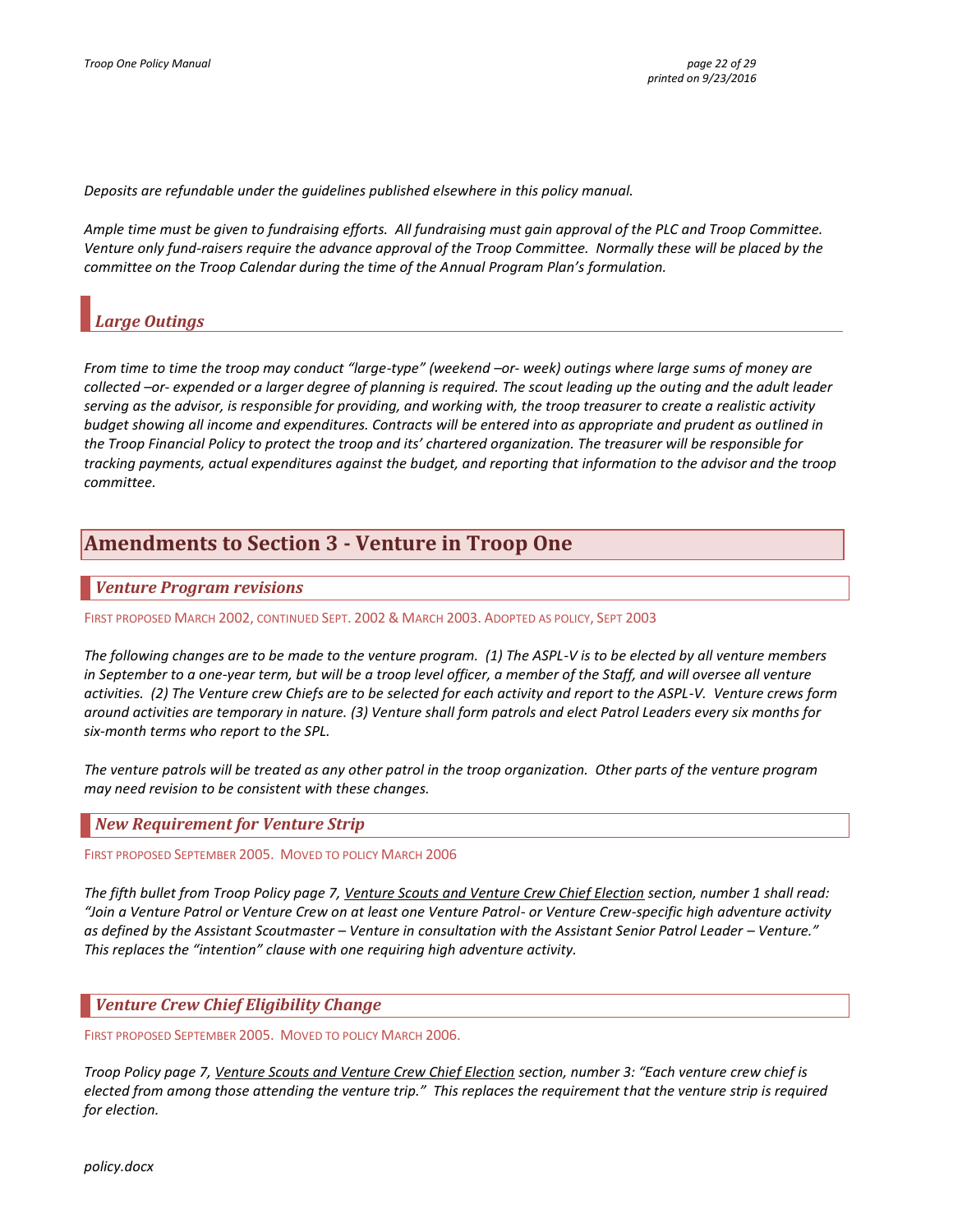### <span id="page-22-0"></span>*Venture Patrol Future*

FIRST PROPOSED MARCH 2010, AMENDED AND CONTINUED SEPTEMBER 2010, CONTINUED MARCH 2011, AMENDED AND CONTINUED OCTOBER 2011, DROPPED MARCH 2012.

*A committee of youth and adults will explore Venture as defined in the policy and will make recommendations of specific policy changes by February 29, 2012.This is kept in the policy to maintain some history on the thought into Venture.*

# <span id="page-22-1"></span>**Section 4 - Troop One Policy Regarding Behavior**

REVISION TO POLICY MANUAL, JUNE 6, 1999. MODIFIED SEPTEMBER 2006 THIS POLICY TO REPLACE RELEVANT SECTIONS OF THE POLICY MANUAL

### <span id="page-22-2"></span>*Policy*

*Each Scout who belongs to Troop One is expected to be on good behavior at all times. However, we realize that there are occasions where conflict will arise between members. Human nature virtually guarantees this will occur on a fairly regular basis, particularly in an all male group who are also experiencing varying degrees of puberty and related hormone changes. In addition, a percentage of boys will be on some sort of mood or behaviorally modifying prescription, the dosage of which may need to be altered along with growth, weight gain, hormone production and physical exhaustion.*

*The program of the Scout Troop, properly planned and executed by the Patrol Leaders Council, has little chance of succeeding if the scouts are not participating in the methods of scouting. Those methods are* 

*The Ideals of Scouting The Patrol Method The Outdoors Advancement Association with Adults Personal Growth Leadership Development The Uniform*

*When a scout or scouts fail to follow the methods by disruptive behavior or failing to follow one or more of the principles expressed in our standards of behavior, the program of the Troop suffers and leaders of the Troop must be prepared to deal with the problems swiftly and decisively.* 

*The principles of scouting go back to our founder, Robert Baden-Powell, and it is important to recall his admonitions (from the Scoutmaster Handbook, 1999):*

*"The patrol method is not a way to operate a Boy Scout troop, it is the only way. Unless the patrol method is in operation you don't really have a Boy Scout troop."*

*"The object of the patrol method is not so much saving the Scoutmaster trouble as to give responsibility to the boy" "Scouting is a game for boys under the leadership of boys under the direction of a man."*

*Hence the first responsibility for order and discipline within the troop is with the patrol leaders and the senior patrol leader.*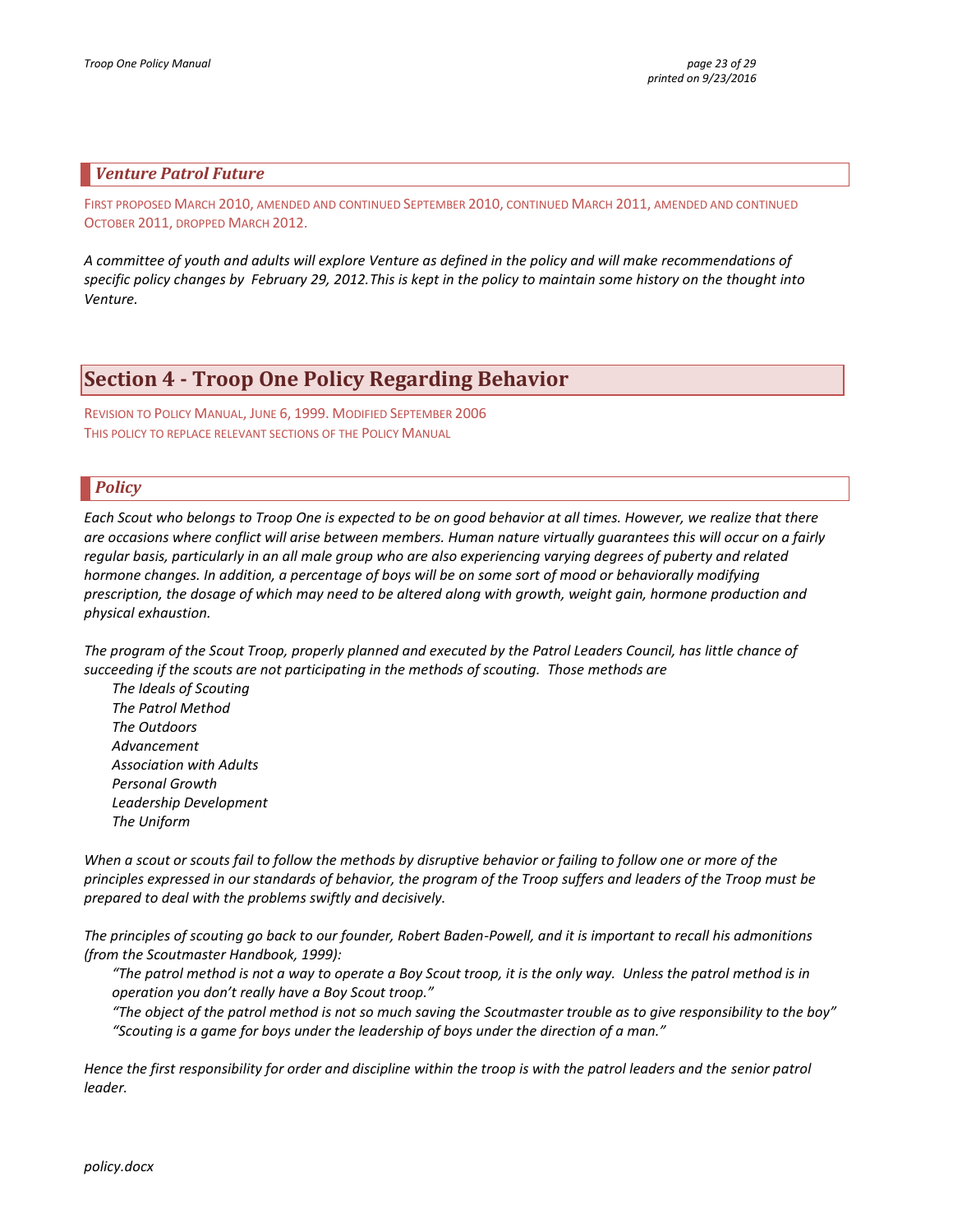*The Troop has had a policy of varying degrees of "consequences" or "punishment" prescribed for various degrees or frequency of poor behavior by a Scout. This policy suggests a clearly communicated set of guidelines for responsibility, authority, or procedures to deal with negative behavior that boy and adult leaders can follow.* 

*While the first level of responsibility for controlling the group rests with the boy leaders, this policy clearly states that any adult has authority, indeed the responsibility, to enforce Troop bylaws and standards of acceptable behavior. If a Scout, after working through the patrol method, turns to an adult for assistance, that Scout has the right to expect results. Adults who actually directly observe behavior that warrants admonishment are the ones best equipped to deal with the situation, no matter whose child needs the attention. Adults are cautioned not to usurp the authority of the boy leadership and are encouraged to add immediate assistance to that leadership. Direct observers are the one's who can best judge the cause and severity of an incident. The adult observer is best positioned to decide the difference between an accident and an intentional violent act. And he or she is best prepared to decide the context in which spoken phrases were meant to be understood and can directly question the Scout for further clarification.* 

*Boy Leaders and adults who observe a Scout's negative behavior or observe a confrontation between two or more Scouts have the responsibility to get involved immediately as stated above. The adult should also involve another adult immediately so there can be a consensus of approach to the situation and two deep leadership can be maintained. If the behavior of the Scout or Scouts in question does not respond to new direction given by this pair of adults in consultation with the SPL or other relevant boy leaders, the Troop specifically gives them the right and responsibility to remove the offenders from the meeting.* 

*Minor problems may be solved without consultation with other adult leaders, but matters of a more then minor problem must be brought to the attention of the Scoutmaster (including assistants and those acting as assistants). Separation of those being disruptive has the best chance of being effective and that separation may be for a few minutes to much longer as detailed in the Troop's Consequences of Behavior. Scouts out of control or otherwise presenting a serious problem for troop order and effectiveness should be sent home from the activity or meeting.*

*Scouts who exhibit a continuous pattern of negative behavior will be allowed to participate in Troop meetings and outings only if they are accompanied by one of their parents. Troop adults cannot be expected to be professionally trained to handle physiological and pharmacological issues, which may be unique to one Scout in the Troop. That Scout's parents have additional knowledge and expertise that may be needed on an ongoing basis in order to maintain behavior levels acceptable to the Troop. This requirement of parental attendance must be voted on and passed by a two thirds majority by the Troop Committee.* 

*Only under the most severe behavior patterns will the Troop Committee, along with the Scoutmaster and Assistant Scoutmasters, consider removing a boy from the Troop. This shall be for reasons such as, but not limited to:*

*repeated direct threats or acts of violence constant disruption of meetings of activities repeated insubordination & lack of respect for other Scouts or adult leaders drug or alcohol use general lack of participation in meetings, activities and advancement*

*Expulsion shall occur only after a reasonable period of parental accompaniment as mentioned in the paragraph above if the Scout is taking insufficient positive direction.*

*It is the policy of Troop One to recognize that this is a boy run Troop but supervised by adults. The boys shall retain the right to deal with behavioral issues first before involving an adult. However, if the situation warrants it, the adult can and should step in immediately and act per the steps defined above.* 

*Reasonable time shall be decided by the Troop Committee in consideration of the severity of the incident on a case by case basis.*

*policy.docx*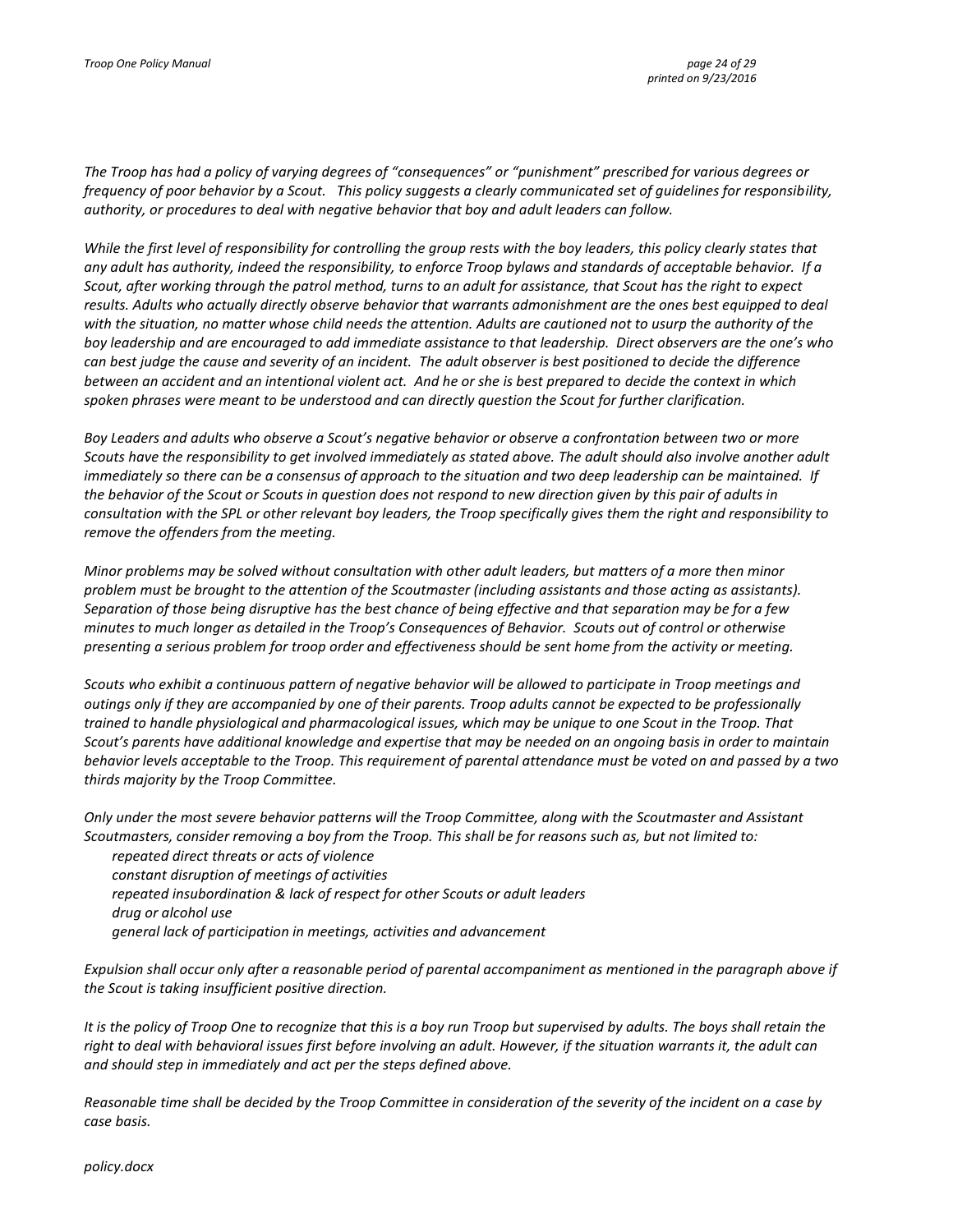*Notices are to be written if they involve the parents, excepting minor warnings.*

*Providing a safe Scouting experience is of the utmost importance for Troop One. Bullying, taunting and hazing are a particularly troubling aspect of misbehavior that endangers Scout safety. The consequences of bullying are far-reaching and cause problems in the Troop, the Scout's family, and the community. Bullying includes both physical action and verbal taunting of an individual by others repeatedly over time.*

*Bullying usually has three common features: It is a deliberate, hurtful behavior; It is repeated; and, It is difficult for those being bullied to defend themselves.* 

*There are three main types of bullying: Physical, such as hitting, pushing, kicking, and taking belongings; Verbal, such as name-calling, insulting, and racist remarks; and, Indirect or Emotional, such as spreading nasty stories, and excluding from groups.* 

*Repeated bullying is an indicator of a problem that is likely beyond the Troop's ability to respond. Consequently, Troop One's position on bullying is:*

*Bullying, taunting or hazing is not consistent with Scout Spirit, and is not tolerated in Troop One; and, While a reasonable effort will be made to counsel those who bully another person, incidents will be dealt with under the terms of the relevant BSA National Council such as, Guide to Safe Scouting and Youth Protection Guidelines, as well as the Troop One Behavior Policy.*

#### *Troop Responsibility*

*If there are no consequences to bad behavior; if the victim does not complain and if the peer group silently or even actively colludes, the bully will continue with the behavior. The action of bullying occurs because a bully seeks attention and believes he is popular and has the support of the others. They will keep bullying because they incorrectly think the behavior is exciting and makes them popular.* 

*Everyone in the Troop has a responsibility to actively discourage bullying behavior, and each participant in a Troop activity who becomes aware that bullying is or has occurred is to report the activity to an adult leader.*

### <span id="page-24-0"></span>*Consequences of Poor Behavior*

*Each step may be administered by a scout or adult in authority, but must be confirmed by the Scoutmaster.*

*These consequences do not have to be administered in this order, if in the judgment of the leaders the offense is serious enough to warrant a more severe consequence.*

#### *Warning!*

*Remembering to praise in public and criticize in private*

#### *Separation from troop with a project.*

*Project must be satisfactorily completed before return.*

#### *Note home to parents.*

*Parent's signature required to return.*

#### *Suspension for a meeting.*

*policy.docx*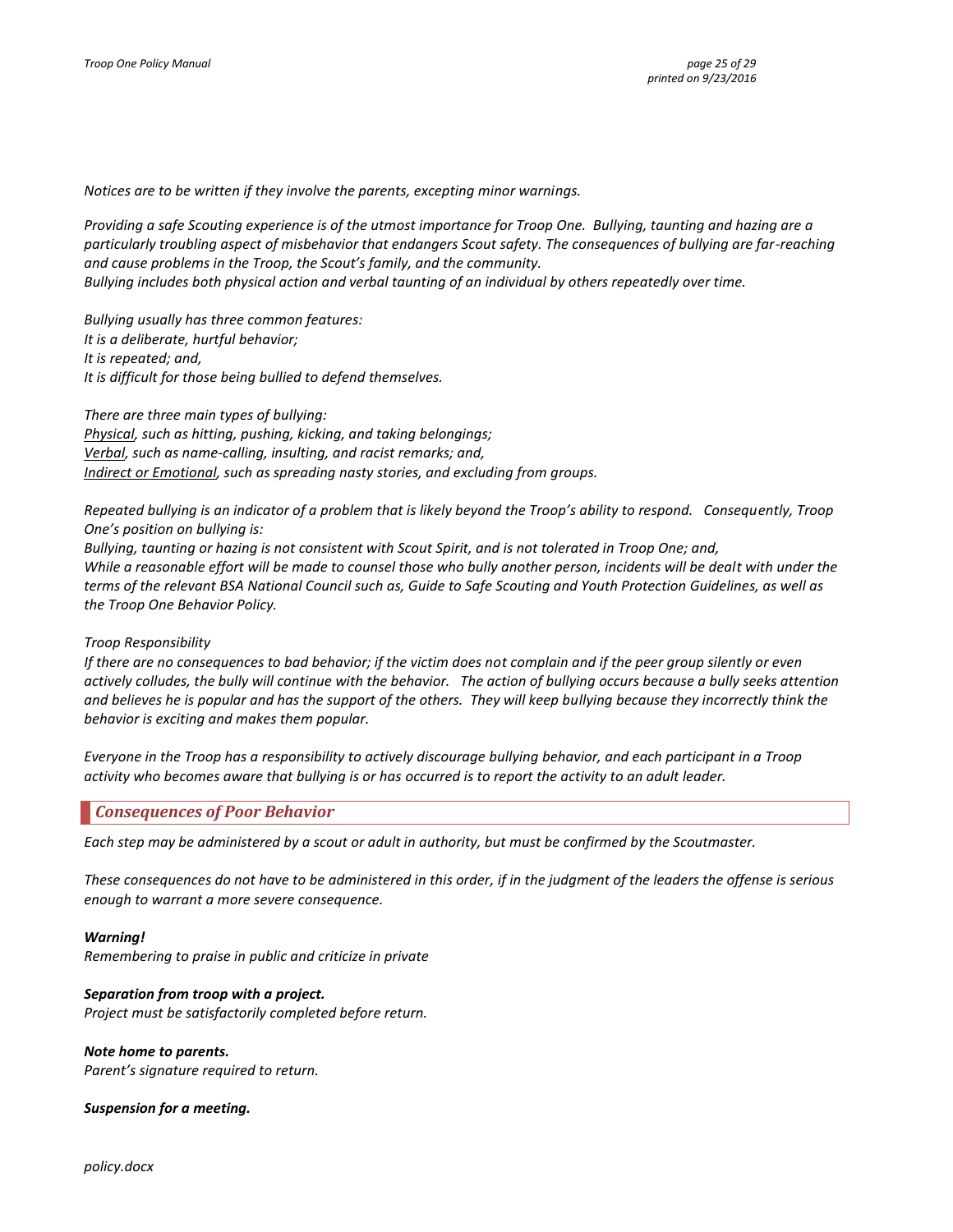*Scoutmaster conference required with parents present before return*

#### *Suspension for a campout including all meetings in preparation.*

*Scoutmaster conference required with parents present before return. Parents must attend meeting upon return.*

#### *Indefinite suspension.*

*Parent and scout must appear before Troop Committee before returning with no guarantee of another chance.*

#### *Expulsion*

<span id="page-25-0"></span>*Only upon vote of Troop Committee per written policy*

*Troop 1: Standards of Behavior*

#### *The Scout Oath,*

*On my honor, I will do my best To do my duty to God and my country and to obey the Scout Law; To help other people at all times; To keep myself physically strong, mentally awake, and morally straight.*

#### *Scout Law,*

*A Scout is trustworthy, loyal, helpful, friendly, courteous, kind, obedient, cheerful, thrifty, brave, clean, and reverent.*

#### *Pledge of Allegiance,*

*I pledge allegiance to the flag of the United States of America and to the republic for which it stands, one nation under God, indivisible, with liberty and justice for all.*

#### *Outdoor Code,*

*As an American, I will do my best to - Be clean in my outdoor manners, Be careful with fire, Be considerate in the outdoors, and Be conservation-minded.* 

#### *and*

#### *Wilderness pledge*

*Through good camping and hiking practices, I pledge myself to preserve the beauty and splendor of America's wilderness, primitive and backcountry areas. I commit myself to: Set a personal example in following the Outdoor Code; Train those I lead in the skills and attitudes needed to protect and preserve wilderness for future generations; Assure that parities of which I am a part observe the hiking and camping standards that will "leave no trace" of our passing.*

*represents the "law" of this troop at every meeting and function.*

<span id="page-25-1"></span>*Scouts and Scouters will be respectful at all times. Scouts and Scouters in Authority will be held to a higher standard at all times.*

### **Amendments to Section 4 - Troop One Policy Regarding Behavior**

### <span id="page-25-2"></span>*Member Behavior Guidelines*

FIRST PROPOSED MARCH 2006. MOVED TO POLICY SEPTEMBER 2006 AND TO BE MERGED WITH THE DISCIPLINARY POLICY.

*Providing a safe Scouting experience is of the utmost importance for Troop One. Bullying, taunting and hazing …. text deleted, see relevant section…If there are no consequences to bad behavior; …. text deleted, see relevant section…*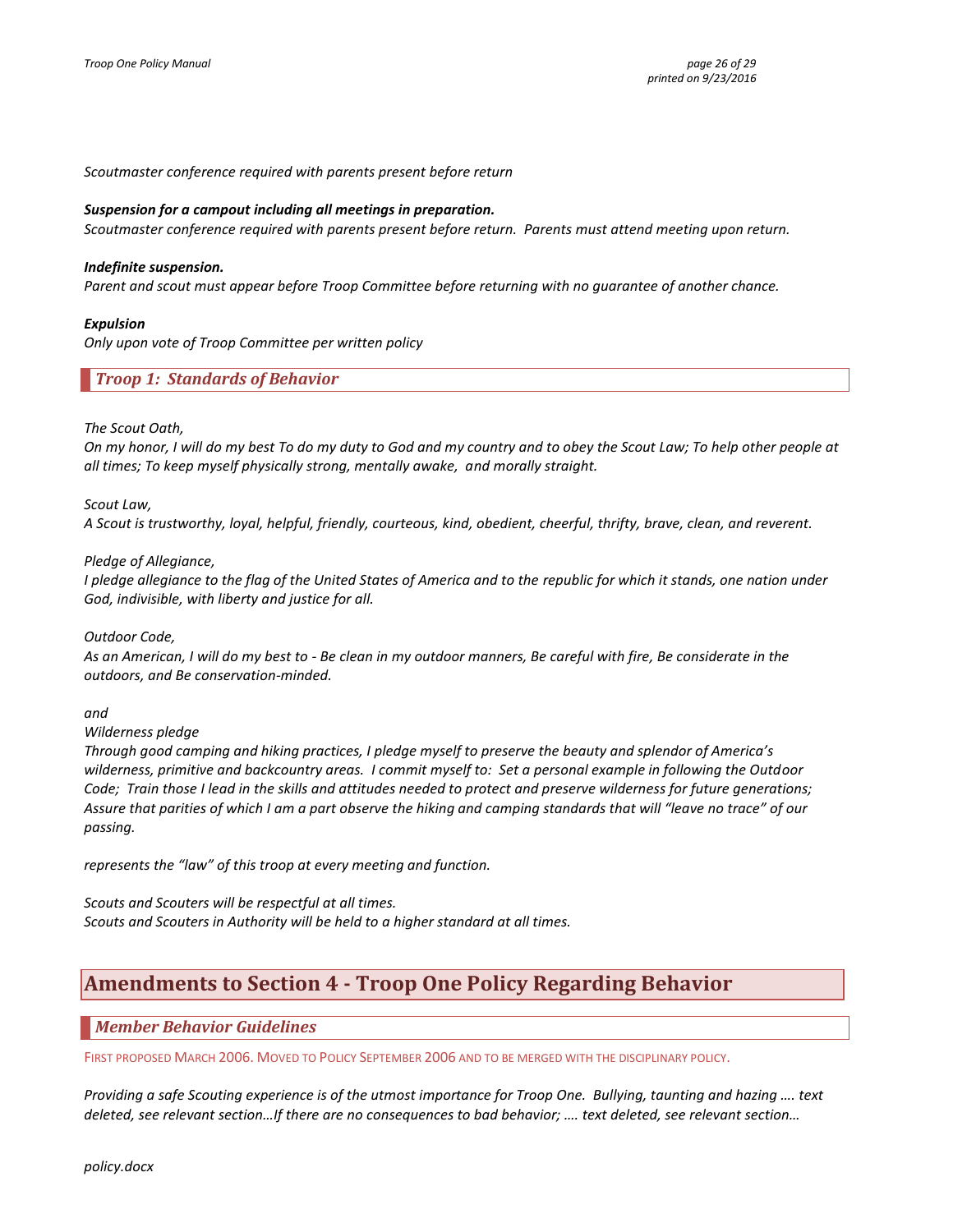*Everyone in the Troop has a responsibility to actively discourage bullying behavior, and each participant in a Troop activity who becomes aware that bullying is or has occurred is to report the activity to an adult leader.*

### <span id="page-26-0"></span>*Unacceptable language and behavior*

FIRST PROPOSED MARCH 2008, AMENDED SEPT. 19, 2008, CONTINUED MARCH 27, 2009, MOVED TO POLICY SEPTEMBER 26, 2009.

*Profanity in any form including cursing, sexual references, inappropriate hand gestures, racial or religious slurs and any inappropriate materials is unacceptable at any troop function. If any of this is found in any form it shall be brought to the attention of the relevant present leader and/or the PLC. The appropriate action shall be in accordance with the consequences outlined in the policy.*

# <span id="page-26-1"></span>**General Amendments to this Policy**

### <span id="page-26-2"></span>*BSA Policy*

PASSED BY THE PLC 11/5/00

*BSA policy and guidelines will rule when this policy is silent. When in conflict, the BSA policy if required will supersede this policy.*

### <span id="page-26-3"></span>*Toy and Card Policy*

#### PASSED BY THE PLC 11/5/00

*This policy applies to all toys and cards. It applies to playing cards, magic cards, pokemon, or other trading cards, as well as toys such as balls, yo-yos, Frisbees, and the like.* 

*Toys and cards can be used during free time on campouts and activities, but never at meetings of the troop unless part of the program plan. Free time is time when there is not another assigned task at hand. The troop and its leaders are not responsible for the toys and cards, only the scout-owner is responsible.* 

*If toys and cards are out at an inappropriate time: For the first offense, there is a warning, and you will be told to put your toys and cards away. For the second offense, the SPL has the option to take them away with the consent of the adult leader. Confiscated items will be held on to by the adults and will be returned at the end of the meeting or event.* 

*Under no circumstances will the troop allow or condone the exchange or buying and selling of toys and cards. All such trades must be done privately and with the full knowledge of the parents involved.*

### <span id="page-26-4"></span>*Electronic Policy*

#### PASSED BY THE PLC 11/5/00

*Normally personal listening devices (radios, cassettes, CD player, MP3 players and the like) are not permitted on a campout or other activity. The outdoors activities are better appreciated when Scouts are not bringing along their music and other electronic devices. Further many devices are not designed for the rigors and elements of the outdoors.*

*Scouts are allowed to bring their electronics along on a trip where travel is significant (such as an hour or more of travel), but the devices must remain in the vehicles during the camp or activity. Headphones or earbuds must always be used. No speakers are allowed to be used as it can be distracting to others. The emphasis is on personal listening devices. Never is the troop responsible for a scout's or Scouter's equipment.*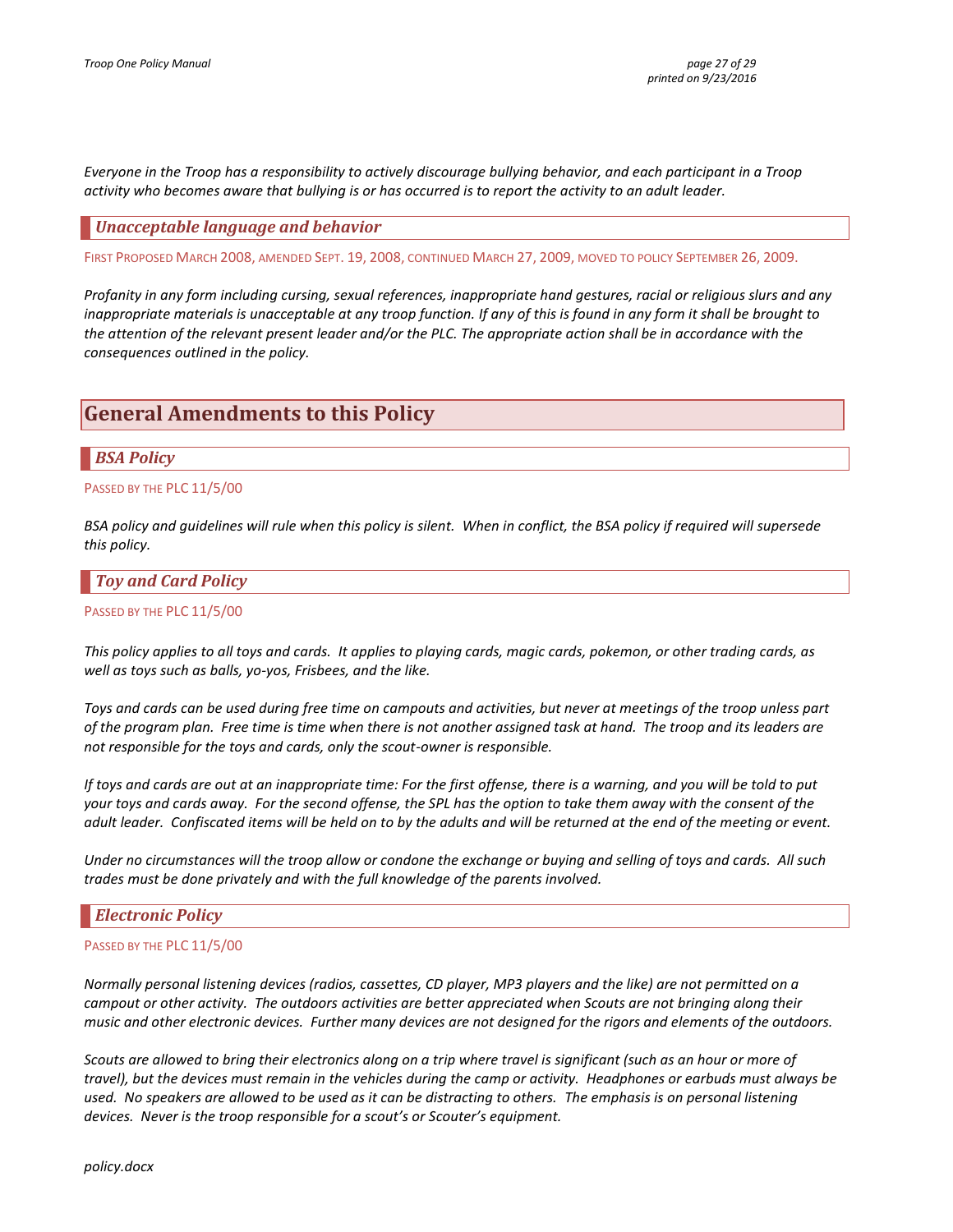*On a long encampment such as Summer Camp or a high adventure the devices may be used with permission of the senior patrol leader but only during free time. This right can be granted and revoked by the SPL at will. Abuse will not be tolerated including listening or using the electronics in a distracting manner or in place of a planned or expected scout activity.*

*Other electronics, such as a weather radio, walkie talkies, cell phones, PDAs, laptops etc. may be brought to camp and used during free time, or in support of the scouting mission, but common sense must prevail and if in the opinion of the SPL (in consultation with the Scoutmaster) the use of these devices detracts from a quality scouting experience then the devices must be put away.* 

<span id="page-27-0"></span>*The best situation is no electronics and if electronics are used the individual provides absolute security for the devices.*

*Troop meetings will end on-time 9:00 pm sharp.*

PASSED PLC AT THE JLT WEEKEND SEPTEMBER 26, 1998

*The PLC will develop a way to keep everyone in Judson Hall or where they are supposed to be.*

*No announcements will be made at any time during a meeting without the prior approval of the SPL. The SPL will set an amount of time the announcer may not exceed.*

*A formal written plan will exist for all meetings using the Troop One meeting planning form.*

*The troop will have the closing assemble at 8:40 in patrol lines. PL's and Venture Crew Chiefs are responsible for their member's compliance.*

*The troop meetings will start on time at 7:30*

*SPLs, Scribes, and Service Patrol will arrive at 7:00 pm.*

*All scouts are to arrive at 7:15 pm*

*A PLC will be held at 7:20 pm at the stage every meeting night. APLs will assist in lining scouts up. PLs and VCCs are expected to always take charge and responsibility.*

<span id="page-27-1"></span>*Only Scouts May Sign Boy Scout Handbooks*

FIRST PROPOSED IN PLC, PASSED SEPTEMBER 2001, APPROVED FOR POLICY INCLUSION MARCH 2002 AFTER MORE THAN 6 MONTHS OF TRIAL.

*Problem: Many scouts who complete a requirement are never required to exercise that skill and be put in the position of a teacher of other scouts. Nowhere is this more apparent than in the skills most often taught and signed off by an adult. The problem is having all older boys not being responsible for the advancement of younger scouts.*

*Policy: Only scouts may sign Boy Scout handbooks indicating that a requirement has been completed. Adults may instruct but a Scout must sign. It is our desire that the adults that have so much to give will concentrate on training the older scouts to train the younger scouts and to serve as mentors of the teaching process.* 

*Scoutmasters retain the right and obligation to sign for Scout Spirit and Scoutmaster Conference completion and the Troop Committee retains the right and obligation to sign for completion of the Boards of Review. The only Scouts empowered by the PLC to sign books are those Scouts meeting both of the following requirements. (1) The scout must be a first class scout, and (2) the scout must hold the office of Senior Patrol Leader, Assistant Senior Patrol Leader, Troop Guide, or Instructor; or be a Patrol Leader and have the expressed consent of both the Scoutmaster and the SPL.* 

<span id="page-27-2"></span>*Rights to sign can be at any time be removed by agreement of both the SPL and the Scoutmaster.*

*JASMs have the right to sign Boy Scout handbooks.*